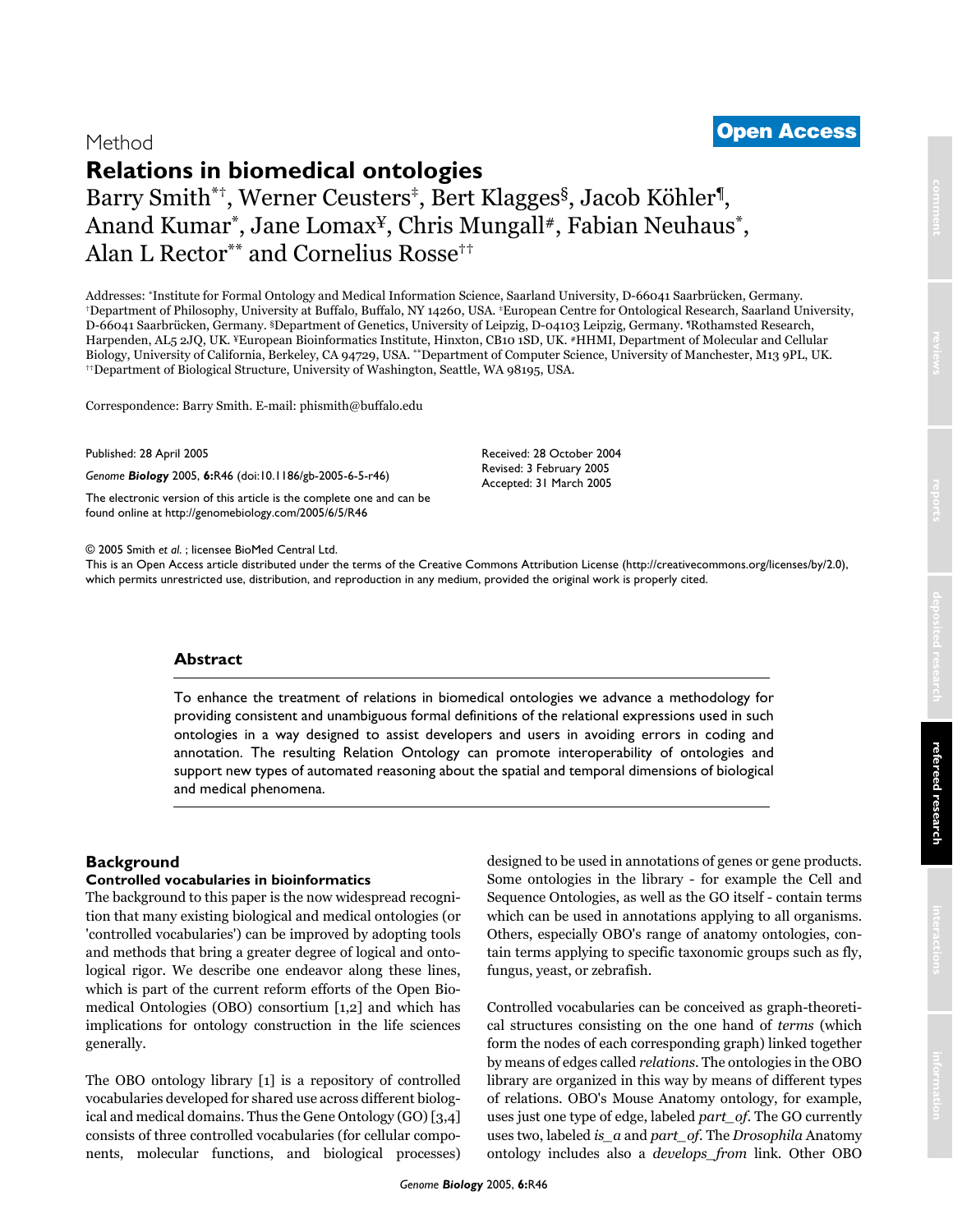ontologies include further links, for example (in the Sequence Ontology) *position\_of* and *disjoint\_from*. The National Cancer Institute (NCI) Thesaurus adds many additional links, including *has\_location* for anatomical structures and different *part\_of* relations for structures and for processes.

The problem is that when OBO and similar ontologies incorporate such relations they typically do so in informal ways, often providing no definitions at all, so that the logical interconnections between the various relations employed are unclear, and even the relations *is\_a* and *part\_of* are not always used in consistent fashion both within and between ontologies. Our task in what follows is to rectify these defects, drawing on the requirements analysis presented in [5].

Of the criteria that ontologies must currently satisfy if they are to be included in the OBO library, the most important for our purposes are: first, inclusion of textual definitions or descriptions designed to ensure that the precise meanings of terms as used within particular ontologies will be clear to a human reader; second, employment of a standard syntax, such as the OWL or OBO flatfile syntax; third, orthogonality to the other ontologies already included in the library. These criteria are designed to support the integration of OBO ontologies, above all by ensuring the compatibility of ontologies pertaining to an identical subject matter. OBO has now added a fourth criterion to assist in achieving such compatibility, namely that the relations (edges) used to connect terms in OBO ontologies should be applied in ways consistent with their definitions as set forth in this paper.

The Relation Ontology offered here is designed to put flesh on this criterion. How, exactly, should *part\_of* or *located\_in* be defined in order to ensure maximally reliable curation of each single ontology while at the same time guaranteeing maximal leverage in building a solid base for life-science knowledge integration in general? We describe a rigorous methodology for providing an answer to this question and illustrate its use in the construction of an easily extendible list of ten relations of a type familiar to those working in the bio-ontological field. This list forms the core of the new OBO Relation Ontology. What is distinctive about our methodology is that, while the relations are each provided with rigorous formal definitions, these definitions can at the same time be formulated in such a way that the underlying technical details remain invisible to ontology authors and curators.

# **Shortcomings of biomedical ontologies**

While considerable effort has been invested in the formulation and definition of terms in biomedical ontologies, too little attention has been paid in the ontological literature to the associated relations. A number of characteristic types of shortcomings of controlled vocabularies can be traced back especially to the neglect of issues of formal structure in the treatment of relations [5-10]. To take just one example, the pre-2004 versions of GO allowed at least three different readings of the expression 'part of' as representing simultaneously: inclusion relations between vocabularies; a relation of possible parthood between biological entities; a relation of necessary parthood between biological entities. As was shown in [6], this coexistence of conflicting readings meant that three of the four rules given in the then effective documentation for reasoning with GO's hierarchies were logically incorrect.

Another characteristic family of problems turns on the paucity of resources for expressing relations in ontologies like GO. For example, because GO has no direct means of asserting location relations, it must capture such relations indirectly by constructing new terms involving syntactic operators such as 'site of', 'within', 'extrinsic to', 'space', 'region', and so on. It then simulates assertions of location by means of '*is\_a*' and '*part\_of*' statements involving such composites, for example in:

#### *extracellular region is\_a cellular component*

#### *extrinsic to membrane part\_of membrane*

both of which are erroneous. Additional problems arise from the fact that GO's *extracellular region* and *extracellular space* are both specified in their definitions as referring to the space (how large a space?) external to the outermost structure of a cell.

Another type of problem turns on the failure to distinguish relational expressions which, though closely related in meaning, are revealed to be crucially distinct when explicated in the formally precise way that is demanded by computer implementations. An example is provided by the simultaneous use in OBO's Cell Ontology of both *derives\_from* and *develops\_from* while no clear distinction is drawn between the two [11]. This problem is resolved in the treatment of derivation and transformation below, and has been correspondingly corrected in versions 1.14 and later of the Cell Ontology.

Efforts to improve GO from the standpoint of increased formal rigor have thus far been concentrated on re-expressing the existing GO schema in a description logic (DL) framework. This has allowed the use of a DL-reasoner that can identify certain kinds of errors and omissions, which have been corrected in later versions of GO [12]. DLs, however, can do no more than guarantee consistent reasoning according to the definitions provided to them. If the latter are themselves problematic, then a DL can do very little to identify or resolve the problems which result. Here, accordingly, we take a more radical approach, which consists in re-examining the basic definitions of the relations used in GO and in related ontologies in an attempt to arrive at a methodology which will lead to the construction of ontologies which are more fundamentally sound and thus more secure against errors and more amenable to the use of powerful reasoning tools.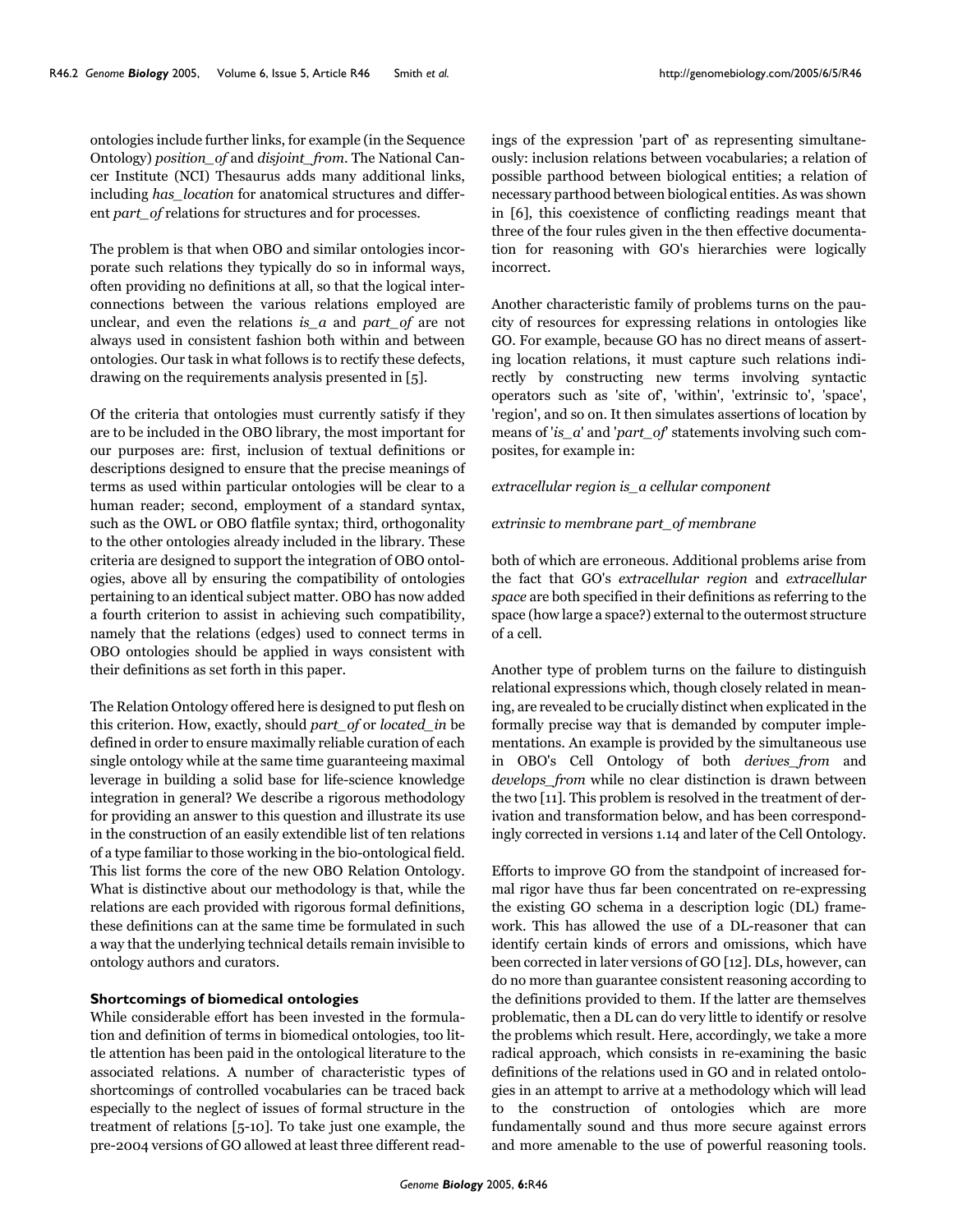This approach is designed also to be maximally helpful to biologists by avoiding the problems which arise by virtue of the fact that the syntax favored in the DL-community is of a type which can normally be understood only by DL-specialists.

# **A theory of classes and instances**

The relations in biological ontologies connect classes as their relata. The term 'class' here is used to refer to what is general in reality, or in other words to what, in the knowledge-representation literature, is typically (and often somewhat confusingly [13]) referred to under the heading 'concept' and in the literature of philosophical ontology under the headings 'universal', 'type' or 'kind'. Biological classes are in first approximation those classes which have been implicitly sanctioned through usage of the corresponding general terms in the biological literature, for example *cell* or *fat body development*.

Our task is to develop a suite of coherently defined bio-ontological relations that is sufficiently compact to be easily learned and applied, yet sufficiently broad in scope to capture a wide range of the relations currently coded in standard biomedical ontologies. Unfortunately the realization of this task is not a trivial matter. This is because, while the terms in biomedical ontologies refer exclusively to classes - to what is *general* in reality - we cannot define what it means for one class to stand to another, for example in the *part\_of* relation, without taking the corresponding instances into account [6]. Here the term 'instance' refers to what is *particular* in reality, to what are otherwise called 'tokens' or 'individuals' - entities (including processes) which exist in space and time and stand to each other in a variety of instance-level relations. Thus we cannot make sense of what it means to say *cell nucleus part of cell unless we realize that this is a statement to the* effect that each instance of the class *cell nucleus* stands in an instance-level part relation to some corresponding instance of the class *cell*.

This dependence of class-relations on relations among corresponding instances has long been recognized by logicians, including those working in the field of description logics, where the (*all - some*) form of definition we utilize below has been basic to the formalism from the start [14]. Definitions of this type were incorporated also into the DL-based GALEN medical ontology [15], though the significance of such definitions, and more generally of the role of instances in defining class relations, has still not been appreciated in many user communities.

It is also characteristically not realized that talk of classes involves in every case a more-or-less explicit reference to corresponding instances. When we assert that one class stands in an *is\_a* relation to another (that is, that the first is a subtype of the second), for example, that *glucose metabolism is\_a carbohydrate metabolism*, then we are stating that instances of the first class are *ipso facto* instances of the second. When

we are dealing exclusively with *is\_a* relations there is little reason to take explicit notice of this two-sided nature of ontological relations. When, however, we move to ontological relations of other types, then it becomes indispensable, if many characteristic families of errors are to be avoided, that the implicit reference to instances be taken carefully into account.

# **Types of relations**

We focus here exclusively on genuinely ontological relations, which we take to mean relations that obtain between entities in reality, independently of our ways of gaining knowledge about such entities (and thus of our experimental methods) and independently of our ways of representing or processing such knowledge in computers. A relation like *annotates* is not ontological in this sense, as it links classes not to other classes in nature but rather to terms in a vocabulary that we ourselves have constructed. We focus also on general-purpose relations - relations which can be employed, in principle, in all biological ontologies - rather than on those specific relations (such as *genome\_of* or *sequence\_of* employed by OBO's Sequence Ontology) which apply only to biological entities of certain kinds. The latter will, however, need to be defined in due course in accordance with the methodology advanced here.

The ontologies in OBO are designed to serve as controlled vocabularies for expressing the results of biological science. Sentences of the form '*A relation B*' (where '*A*' and '*B*' are terms in a biological ontology and '*relation*' stands in for '*part\_of*' or some similar expression) can thus be conceived as expressing general statements about the corresponding biological classes or types. Assertions about corresponding instances or tokens (for example about the mass of this particular specimen in this particular Petri dish), while indispensable to biological research, do not belong to the general statements of biological science and thus they fall outside the scope of OBO and similar ontologies as these are presented to the user as finished products.

Yet such assertions are still relevant to ontologies. For it turns out that it is only by means of a detour through instances that the definitions and rules for coding relations between classes can be formulated in an intuitive and unambiguous - and thus reliably applicable - way.

We can distinguish, in fact, the following three kinds of binary relations:

<class, class>: for example, the *is\_a* relation obtaining between the class *SWR1 complex* and the class *chromatin remodeling complex*, or between the class *exocytosis* and the class *secretion*;

<instance, class>: for example, the relation **instance\_of** obtaining between this particular vesicle membrane and the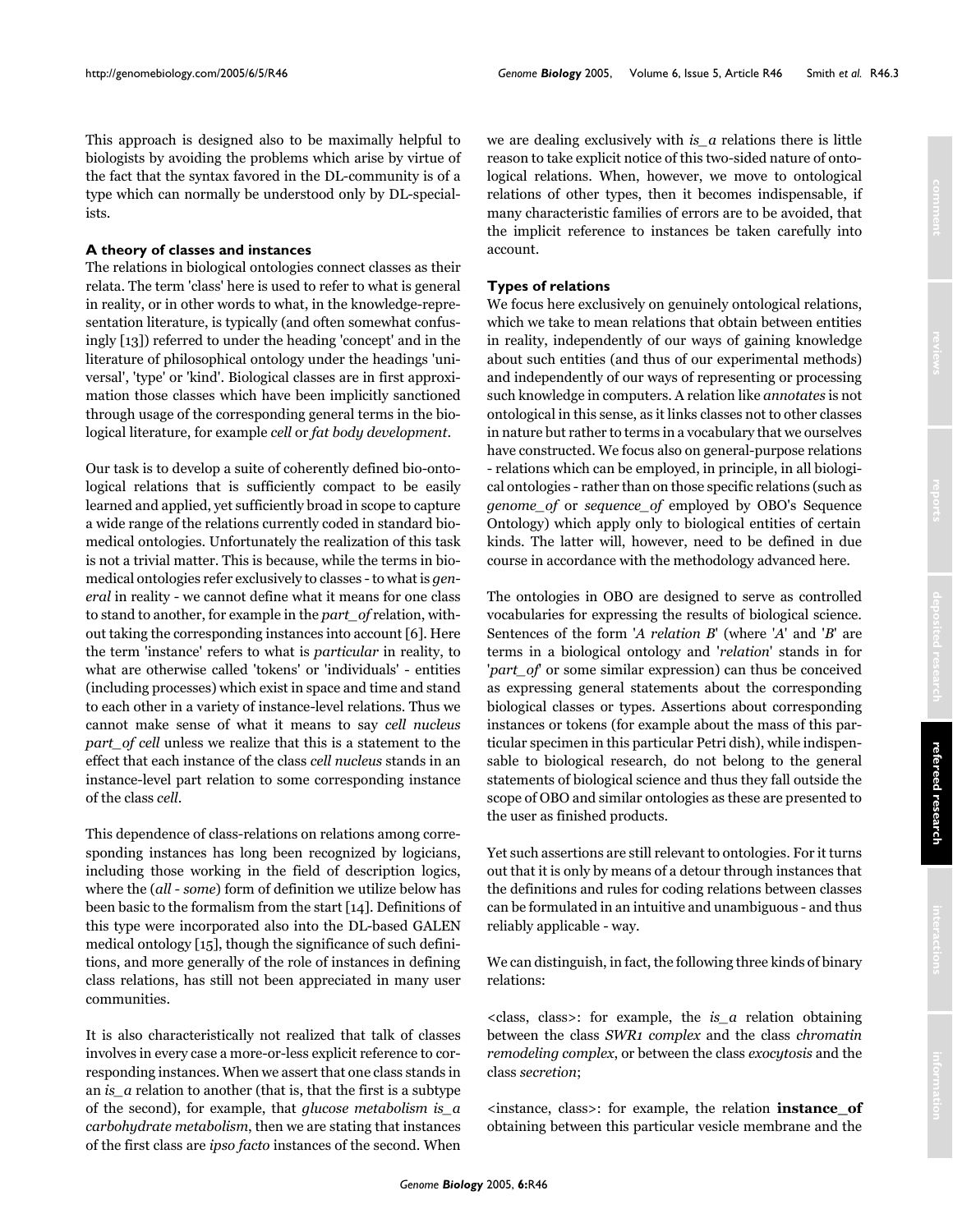class *vesicle membrane*, or between this particular instance of mitosis and the class *mitosis*;

<instance, instance>: for example, the relation of instancelevel parthood (called **part\_of** in what follows), obtaining between this particular vesicle membrane and the endomembrane system in the corresponding cell, or between this particular M phase of some mitotic cell cycle and the entire cell cycle of the particular cell involved.

Here classes and the relations between them are represented in *italic*; all other relations are picked out in **bold**.

# **Continuants and processes**

The terms 'continuant' and 'process' are generalizations of GO's 'cellular component' and 'biological process' but applied to entities at all levels of granularity, from molecule to whole organism. Continuants are those entities which endure, or continue to exist, through time while undergoing different sorts of changes, including changes of place. Processes are entities that unfold themselves in successive temporal phases [16]. The terms 'continuant' and 'process' thus correspond to what, in the literature of philosophical ontology, are known respectively as 'things' (objects, endurants) and 'occurrents' (activities, events, perdurants) respectively. A continuant is what changes; a process is the change itself. The continuant classes relevant to biological ontologies include *molecule*, *cell*, *membrane*, *organ*; the process classes include *ion transport*, *cell division*, *fat body development*, *breathing*.

To formulate precise definitions of the <class, class> relations which form the target of ontology construction in biology we will need to employ a vocabulary that allows reference both to classes and to instances. For this we take advantage of the machinery of logic, and more specifically of the standard device of variables and quantifiers [17], using different sorts of variables to range across the classes and instances of continuants and processes, spatial regions and temporal instants, respectively. For the sake of intelligibility we use a semi-formal syntax, which can, however, be translated in a simple way into standard logical notation.

We use variables of the following sorts:

*C*, *C*, ... to range over continuant classes;

*P*, *P*<sub>1</sub>, ... to range over process classes;

 $c, c<sub>1</sub>, \ldots$  to range over continuant instances;

 $p, p<sub>1</sub>, ...$  to range over process instances;

 $r, r<sub>1</sub>, ...$  to range over three-dimensional spatial regions;

 $t, t<sub>1</sub>, ...$  to range over instants of time.

In an expanded version of our formal machinery we will need also to incorporate further variables, ranging for example over temporal intervals, biological functions, attributes and values.

Note that continuants and processes form non-overlapping categories. This means in particular that no subtype or parthood relations cross the continuant-process divide. The tripartite structure of the GO recognizes this categorical exclusivity and extends it to functions also.

Continuants can be *material* (a mitochondrion, a cell, a membrane), or *immaterial* (a cavity, a conduit, an orifice), and this, too, is an exclusive divide. Immaterial continuants have much in common with spatial regions [18]. They are distinguished therefrom, however, in that they are *parts of organisms*, which means that, like material continuants, they move from one spatial region to another with the movements of their hosts.

The three-dimensional continuants that are our primary focus here typically have a top and a bottom, an anterior and a posterior, an interior and an exterior. Processes, in contrast, have a beginning, a middle and an end. Processes, but not continuants, can thus be partitioned along the time axis, so that, for example, your youth and your adulthood are temporal parts of that biological process which is your life.

As child and adult are continuants, so youth and adulthood are processes. We are thus clearly dealing here with two complementary - space-focused and time-focused - views of the same underlying subject matter, with determinate logical and ontological connections between them [16]. The framework advanced below allows us to capture these connections by incorporating reference to spatial regions and to temporal instants, both of which can be thought of as special kinds of instances.

We shall also need to distinguish two kinds of instance-level relations: those (applying to continuants) whose representations must involve a temporal index, and those (applying to processes) which do not. Note that the drawing of this distinction is still perfectly consistent with the fact that processes themselves occur in time, and that processes may be built out of successive subprocesses instantiating distinct classes.

#### **Primitive instance-level relations**

We cannot, on pain of infinite regress, define all relations, and this means that some relations must be accepted as primitive. The relations selected for this purpose should be self-explanatory and they should as far as possible be domain-neutral, which means that they should apply to entities in all regions of being and not just to those in the domain of biology.

Our choice of primitive relations is as follows: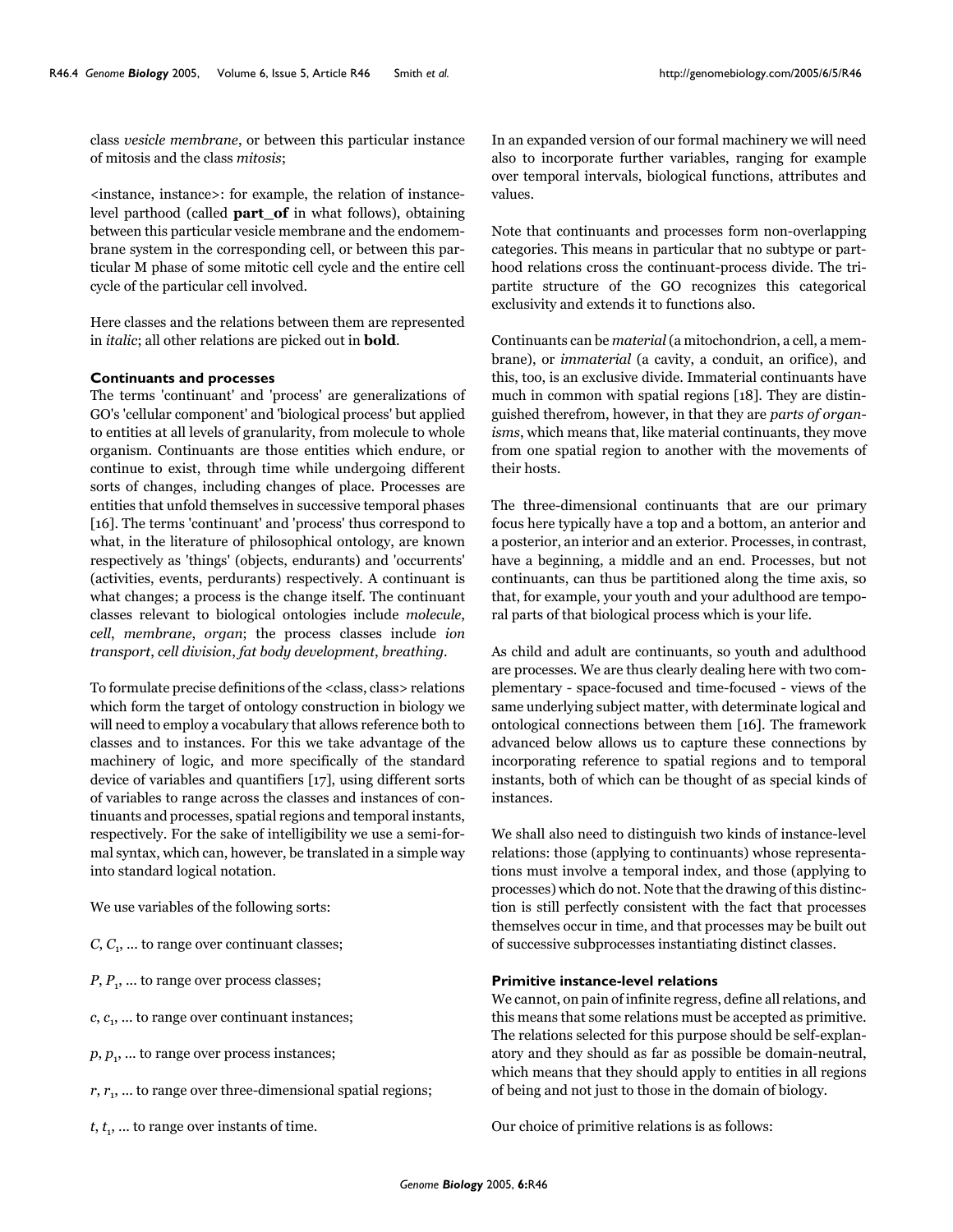*c* **instance\_of** *C* **at** *t* - a primitive relation between a continuant instance and a class which it instantiates at a specific time

*p* **instance\_of** *P* - a primitive relation between a process instance and a class which it instantiates holding independently of time

*c* **part\_of** *c*1 **at** *t* - a primitive relation between two continuant instances and a time at which the one is part of the other

*p* **part\_of**  $p_1$ , *r* **part\_of**  $r_1$  - a primitive relation of parthood, holding independently of time, either between process instances (one a subprocess of the other), or between spatial regions (one a subregion of the other)

*c* **located\_in** *r* **at** *t* - a primitive relation between a continuant instance, a spatial region which it occupies, and a time

 $r$  **adjacent\_to**  $r_1$ - a primitive relation of proximity between two disjoint continuants

*t* **earlier**  $t_1$  - a primitive relation between two times

 $c$  **derives\_from**  $c_1$  - a primitive relation involving two distinct material continuants *c* and *c*<sub>1</sub>

*p* **has\_participant** *c* **at** *t* - a primitive relation between a process, a continuant, and a time

*p* **has\_agent** *c* **at** *t* - a primitive relation between a process, a continuant and a time at which the continuant is causally active in the process

This list includes only those <instance-instance> relations, together with one <instance-class> relation, which are needed for defining the <class, class> relations which are our principal target in this paper. The items on the list have been selected because they enjoy a high degree of intelligibility to the human authors and curators of biological ontologies. For purposes of supporting computer applications, however, the meanings of the corresponding relational expressions must be specified formally via axioms, for example in the case of '**part\_of**' by axioms of mereology (the theory of part and whole: see below), and in the case of '**earlier**' by axioms governing a linear order [17]. The relation **located\_in** will satisfy axioms to the effect that for every continuant there is some region in which it is located; **instance\_of** will satisfy axioms to the effect that all classes have (at some stage in their existence) instances, and that all instances are instances of some class.

The formal machinery for reasoning with such axioms is in place, and a comprehensive set of axioms is being compiled. For the typical human user of biological ontologies, however, the listed primitive relations and associated axioms are designed to work invisibly behind the scenes. That is, they serve as part of the background framework that guides the construction and maintenance of such ontologies.

# **Results Methodology**

We employed a multi-stage methodology for the selection of the relations to be included in this ontology and for the formulation of corresponding definitions. First, a sample of researchers involved in ontology construction in the life sciences, representing different groups and including the coauthors of this paper, was asked to prepare lists of principal relations in light of their own specific experience but focusing on relations which would be: 'ontological' in the sense introduced above; 'general-purpose' in the sense that they apply across all biological domains; and also such as to manifest a high degree of universality (in the sense explained in the section 'Types of relational assertions' below). The submitted lists manifested a significant degree of overlap, which allowed us to prepare a core list in whose terms a large number of the remaining relations on the list could be simply defined.

A further constraint on the process was the goal of providing a simple formal definition for each included <class-class> relation. Those relations for which an appropriate simple definition could not be agreed upon were not included in this interim list. This includes most conspicuously relations involving analogs of the GO notion of molecular function. The relation *has\_agent* was, however, included in light of a common understanding that the notion of agency would be involved in whatever candidate definition of function in biology is eventually accepted for use in OBO. This further constraint was chosen in light of the fact that our capacity to provide simple formal definitions - definitions which will at one and the same time be intelligible to ontology authors and curators and also able to support logic-based tools for automatic reasoning and consistency-checking - is the primary rationale for the methodology here advanced.

The two relations *is\_a* and *part\_of* were unproblematic candidates for inclusion in the resulting list (though providing simple definitions even for these relations was not, as we shall see, a simple matter). *Is\_a* and *part\_of* have established themselves as foundational to current ontologies. They have a central role in almost all domain ontologies, including the Foundational Model of Anatomy (FMA) [19,20], GO and other ontologies in OBO, as well as in influential top-level ontologies such as DOLCE [21] and in digitalized lexical resources such as WordNet [22].

In preparing our sample lists we drew on representatives not only of the OBO consortium but also of GALEN and the FMA (itself a candidate for inclusion in OBO). Our temporal relations draw on existing OBO practice (where *transformation\_of* is a generalization of the *develops\_from*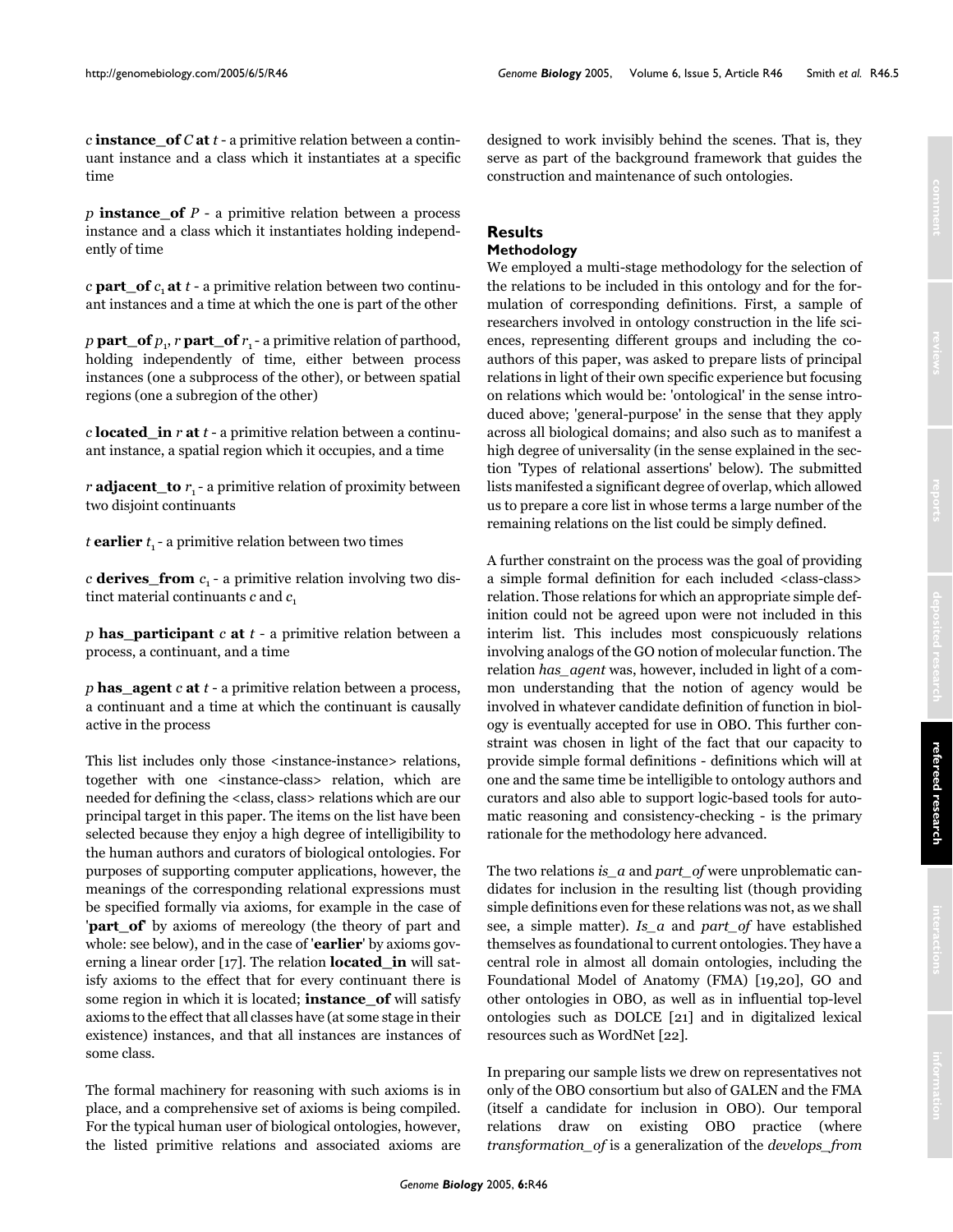#### <span id="page-5-0"></span>**Table 1**

#### **First version of the OBO Relation Ontology**

Foundational relations

*is\_a*

*part\_of*

Spatial relations (connecting one entity to another in terms of relations between the spatial regions they occupy)

*located\_in contained\_in*

*adjacent\_to*

Temporal relations (connecting entities existing at different times) *transformation\_of derives\_from preceded\_by*

Participation relations (connecting processes to their bearers) *has\_participant has\_agent*

relation used in OBO's cell and anatomy ontologies) and our participation relations draw on current work addressing the need to provide relations that link entities in different ontologies (for example entities in GO's process, function and component ontologies) and on an evolving Physiology Reference Ontology that is being developed in conjunction with the FMA [23], from which our spatial relations were extracted.

#### **The OBO Relation Ontology**

The first proposed version of the OBO Relation Ontology is shown in Table [1.](#page-5-0) We shall deal here with each of the ten relations listed in Table [1](#page-5-0) in turn, providing rigorous yet easily understandable definitions.

# Is\_a

It is commonly assumed in the literature of knowledge representation that the relation *is\_a* (meaning 'is a subtype of') can be identified with the subset or set inclusion relation with which we are familiar from mathematical set theory [17]. **Instance\_of** functions on this reading as a counterpart of the usual set-theoretic membership relation, yielding a definition of *A is\_a B* along the lines of: for all *x*, if *x* **instance\_of** *A*, then *x* **instance\_of** *B*. Unfortunately, this reading provides at best a necessary condition for the truth of *A is\_a B*. It falls short of providing a sufficient condition for two reasons. The first is because it admits cases of contingent inclusion such as: *bacterium in 90 mm × 18 mm glass Petri dish is\_a bacterium*, and the second is because it fails to take account of time, so that when applied to classes of continuants it yields false positives such as *adult is\_a child* (because every instance of *adult* was at some time an instance of *child*).

We resolve the first problem by admitting as *is\_a* links only assertions that reflect truths of biological science - assertions involving genuine biological class names (such as 'enzyme' or 'apoptosis') rather than, for example, commercial or indexical names (such as 'bacterium in this Petri dish'). The second problem we resolve by exploiting our machinery for taking account of time in the assertion of *is\_a* relations involving continuants.

We can then define:

 $C$  *is*<sub> $a$ </sub>  $C_1$  = [definition] for all *c*, *t*, if *c* **instance** of *C* at *t* then *c* **instance\_of**  $C<sub>1</sub>$  **at** *t*.

*P* is  $a P_1 =$  [definition] for all *p*, if *p* **instance** of *P* then *p* **instance\_of**  $P_1$ .

Note how the device of logical quantifiers (for all ..., for some ...) allows us to refer to instances 'in general' - which means without the need to call on the proper names or indexical expressions (such as 'this' or 'here') which we use when referring to instances 'in specific'. Note also how instantiation for continuants involves a temporal argument. This reflects the fact that continuants, but not processes, can instantiate different classes in the course of their existence and yet preserve their identity.

For simplicity of expression we shall henceforth write '*Cct*' and '*Pp*', as abbreviations for: '*c* **instance\_of** *C* **at** *t* ' and '*p* **instance\_of** *P* ', respectively.

# Part\_of

**Parthood as a relation between instances.** The primitive instance-level relation  $p$  **part\_of**  $p<sub>1</sub>$  is illustrated in assertions such as: this instance of *rhodopsin mediated phototransduction* **part\_of** this instance of *visual perception*.

This relation satisfies at least the following standard axioms of mereology: reflexivity (for all *p*, *p* **part\_of** *p*); anti-symmetry (for all  $p$ ,  $p_1$ , if  $p$  **part\_of**  $p_1$  and  $p_1$  **part\_of**  $p$  then  $p$ and  $p_1$  are identical); and transitivity (for all  $p$ ,  $p_1$ ,  $p_2$ , if  $p$ **part\_of**  $p_1$  and  $p_1$  **part\_of**  $p_2$ , then  $p$  **part\_of**  $p_2$ ). Analogous axioms hold also for parthood as a relation between spatial regions.

For parthood as a relation between continuants, these axioms need to be modified to take account of the incorporation of a temporal argument. Thus for example the axiom of transitivity for continuants will assert that if  $c$  **part\_of**  $c_1$  **at**  $t$  and  $c_1$ **part\_of**  $c_2$  **at**  $t$ , then also  $c$  **part\_of**  $c_2$  at  $t$ .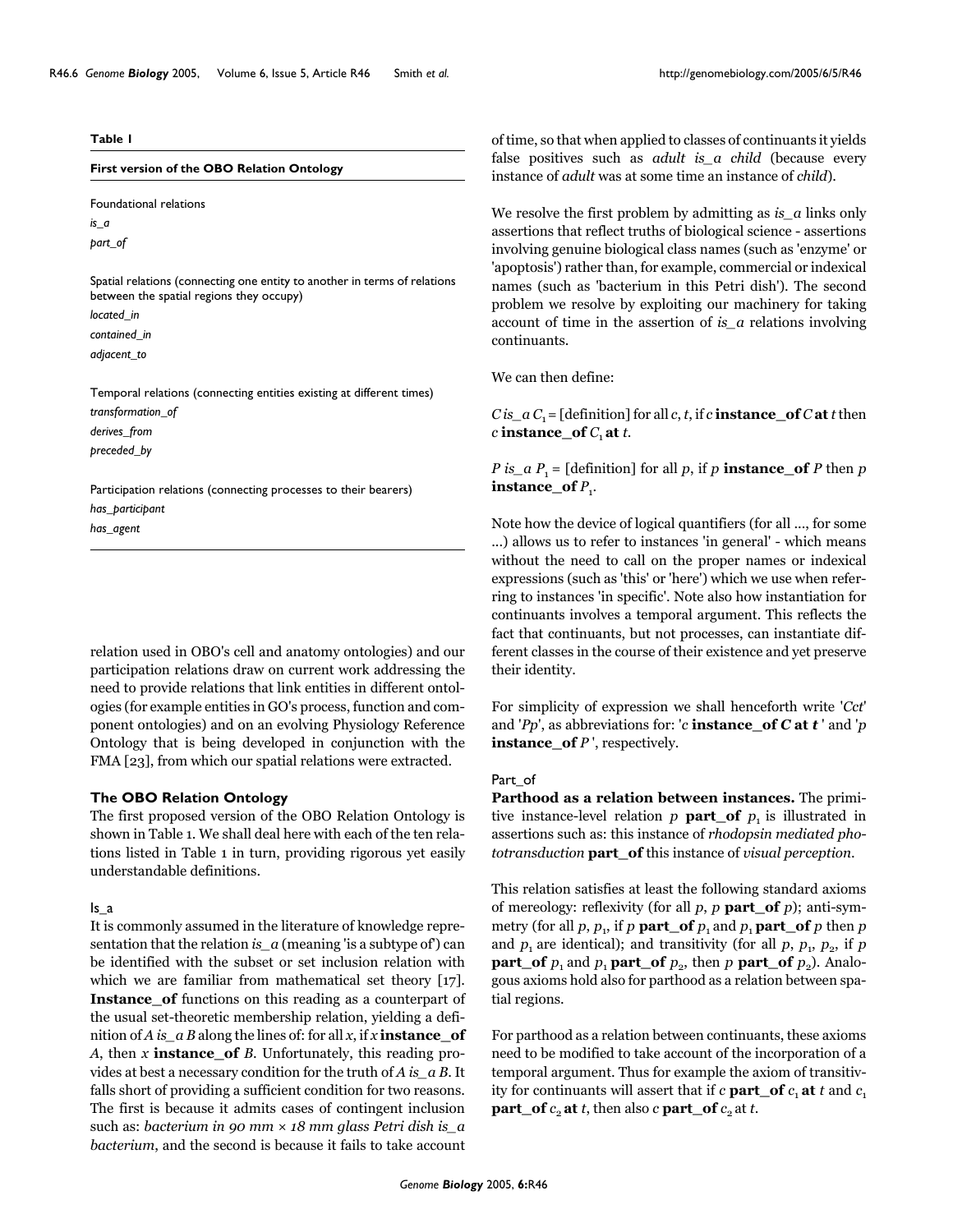**Parthood as a relation between classes.** To define *part\_of* as a relation between classes we again need to distinguish the two cases of continuants and processes, even though the explicit reference to instants of time now falls away. For continuants, we have *C part\_of C*1 if and only if any instance of *C* at any time is an instance-level part of some instance of  $C<sub>1</sub>$  at that time, as for example in: *cell nucleus part\_ of cell*.

Formally:

*C part\_of C*<sub>1</sub> = [definition] for all *c*, *t*, if *Cct* then there is some *c*<sub>1</sub> such that  $C_1c_1t$  and  $c$  **part\_of**  $c_1$  **at**  $t$ .

Note the 'all-some' structure of this definition, a structure which will recur in almost all the relations treated here.

*C part\_of C*1 defines a relational property of permanent parthood for *C*s. It tells us that *C*s, whenever they exist, exist as parts of  $C_1$ s. We can also define in the obvious way  $C$ *temporary\_part\_of C*<sub>1</sub> (every *C* exists at some time in its existence as part of some  $C_1$ ) and also *C* initial\_part\_of  $C_1$ (every *C* is such that it begins to exist as part of some instance of  $C_1$ ).

For processes, we have by analogy, *P part\_of P*<sub>1</sub> if and only if any instance of *P* is an instance-level part of some instance of *P*1, as for example in: *M phase part\_of cell cycle* or *neuroblast cell fate determination part\_of neurogenesis*. Formally:

*P* part\_of  $P_1$  = [definition] for all p, if Pp then there is some  $p_1$ such that:  $P_1p_1$  and  $p$  **part\_of**  $p_1$ .

An assertion to the effect that *P part\_of P*<sub>1</sub> thus tells us that *Ps* in general are in every case such as to exist as parts of  $P_1$ s.  $P_1$ s themselves, however, may exist without having *P*s as parts (consider: *menopause part\_of aging*).

Note that *part\_of* is in fact two relations, one linking classes of continuants, the other linking classes of processes. While both of the mentioned relations are transitive, this does not mean that *part\_of* relations could be inferred which would cross the continuant-process divide.

#### Located\_in

**Location as a relation between instances.** The primitive instance-level relation *c* **located\_in** *r* **at** *t* reflects the fact that each continuant is at any given time associated with exactly one spatial region, namely its exact location [24]. Following [25] we can use this relation to define a further instance-level location relation - not between a continuant and the region which it exactly occupies, but rather between one continuant and another.  $c$  is located in  $c<sub>1</sub>$ , in this sense, whenever the spatial region occupied by *c* is **part\_of** the spatial region occupied by  $c_1$ . Formally:

*c* **located\_in**  $c_1$  at  $t =$  [definition] for some  $r, r_1, c$ **located\_in**  $r$  **at**  $t$  and  $c_1$  **located\_in**  $r_1$  **at**  $t$  and  $r$  **part\_of**  $r_1$ .

Note that this relation comprehends both the relation of exact location between one continuant and another which obtains when  $r$  and  $r_1$  are identical (for example, when a portion of fluid exactly fills a cavity), as well as those sorts of inexact location relations which obtain, for example, between brain and head or between ovum and uterus.

**Location as a relation between classes.** To define location as a relation between classes - represented by sentences such as *ribosome located\_in cytoplasm*, *intracellular located\_in cell* - we now set:

*C* located\_in  $C_1$  = [definition] for all *c*, *t*, if *Cct* then there is some  $c_1$  such that  $C_1c_1t$  and  $c$  **located** in  $c_1$  at  $t$ .

Note that *C located\_in C*1 is an assertion about *C*s in general, which does not tell us anything about  $C_1$ s in general (for example, that they have *C*s located in them).

#### Contained\_in

If  $c$  **part\_of**  $c_1$  at  $t$  then we have also, by our definition and by the axioms of mereology applied to spatial regions, *c* **located\_in**  $c_1$  **at**  $t$ . Thus, many examples of instance-level location relations for continuants are in fact cases of instancelevel parthood. For material continuants location and parthood coincide. Containment is location not involving parthood, and arises only where some immaterial continuant is involved. To understand this relation, we first define overlap for continuants as follows:

*C*<sub>1</sub> **overlap**  $c_2$  **at**  $t =$  [definition] for some  $c$ ,  $c$  **part\_of**  $c_1$  **at**  $t$ and  $c$  **part\_of**  $c_2$  **at**  $t$ .

The containment relation on the instance level can then be defined as follows:

*c* **contained\_in**  $c_1$  **at**  $t =$  [definition]  $c$  **located\_in**  $c_1$  **at**  $t$ and not *c* **overlap**  $c_1$  **at** *t*.

On the class level this yields:

*C* contained\_in  $C_1$  = [definition] for all *c*, *t*, if *Cct* then there is some  $c_1$  such that:  $C_1c_1t$  and  $c$  **contained\_in**  $c_1$  **at**  $t$ .

Containment obtains in each case between material and immaterial continuants, for instance: *lung contained\_in thoracic cavity*; *bladder contained\_in pelvic cavity*. Hence containment is not a transitive relation.

#### Adjacent\_to

We can define additional spatial relations by appealing to the primitive **adjacent\_to**, a relation of proximity between disjoint continuants. **Adjacent\_to** satisfies some of the axioms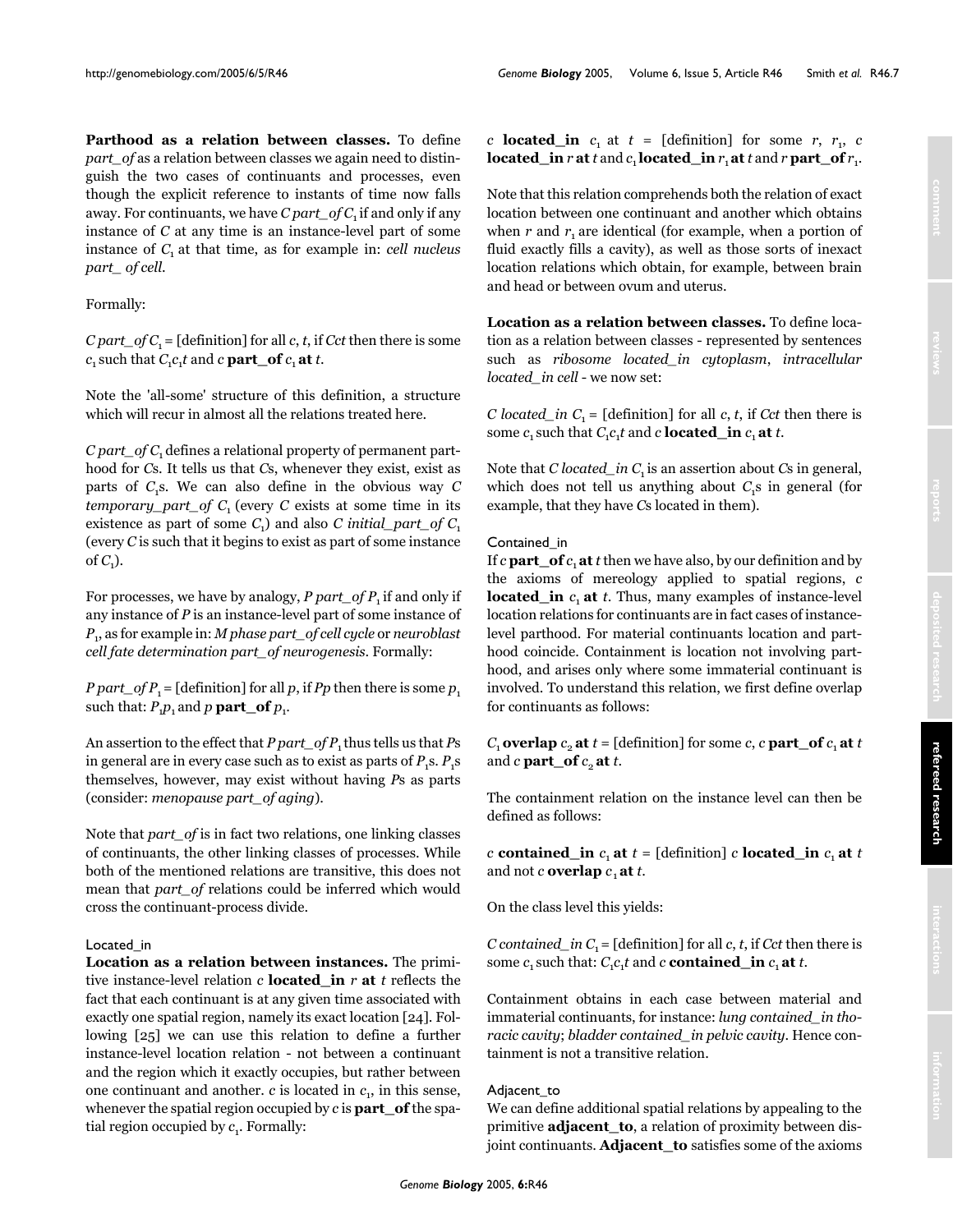| Separation                | Adjacercy                     |          |
|---------------------------|-------------------------------|----------|
|                           |                               |          |
| Tangential proper<br>part | Non-tangential proper<br>part | Identity |

#### Figure 1

Standard mereotopological relations between spatial regions.

governing the relation referred to in the literature of qualitative topology as 'external connectedness' [26]. Analogs of other mereotopological relations (qualitative relations between spatial regions involving parthood, boundary and connectedness) (Figure 1) can also be defined, and these too can be applied to the material and immaterial continuants which occupy such regions on the instance level.

We define overlap for spatial regions as follows:

 $r_1$  **overlap**  $r_2$  = [definition] for some *r*, *r* **part\_of**  $r_1$  and *r* **part\_of**  $r_2$ .

We then assert axiomatically that  $r_1$  **adjacent\_to**  $r_2$  implies not  $r_1$ **overlap**  $r_2$ 

We can then define the counterpart relation of adjacency between classes as follows:

*C* adjacent to  $C_1$  = [definition] for all *c*, *t*, if *Cct*, there is some  $c_1$  such that:  $C_1c_1t$  and  $c$  **adjacent** to  $c_1$  at  $t$ .

Note that *adjacent\_to* as thus defined is not a symmetric relation, in contrast to its instance-level counterpart. For it can be the case that *C*s are in general such as to be adjacent to instances of  $C$ , while no analogous statement holds for  $C_1$ s in general in relation to instances of *C*. Examples are:

*nuclear membrane adjacent\_to cytoplasm*

*seminal vesicle adjacent\_to urinary bladder*

*ovary adjacent\_to parietal pelvic peritoneum*.

We can, however, very simply define a symmetric relation of co-adjacency on the class level as follows:

| $c$ at $t_1$ | $c$ at $t$ | Time |
|--------------|------------|------|

Figure 2

Transformation.

*C*<sub>1</sub> *co-adjacent\_to C*<sub>2</sub> = [definition] *C*<sub>1</sub> *adjacent\_to C*<sub>2</sub> and *C*<sub>2</sub> *adjacent\_to*  $C_1$ *.* 

Examples are:

*inner layer of plasma membrane co-adjacent\_to outer layer of plasma membrane*

*right pulmonary artery co-adjacent\_to right principal bronchus*

*urinary bladder of female co-adjacent\_to parietal peritoneum of female pelvis*.

#### Transformation\_of

When an embryonic oenocyte (a type of insect cell) is transformed into a larval oenocyte, one and the same continuant entity preserves its identity while instantiating distinct classes at distinct times. The class-level relation *transformation\_of* obtains between continuant classes *C* and  $C_1$  wherever each instance of the class  $C$  is such as to have existed at some earlier time as an instance of the distinct class *C*1 (see Figure 2). This relation is illustrated first of all at the molecular level of granularity by the relation between *mature RNA* and the *pre-RNA* from which it is processed, or between (*UV-induced*) *thymine-dimer* and *thymine dinucleotide*. At coarser levels of granularity it is illustrated by the transformations involved in the creation of red blood cells, for example, from *reticulocyte* to *erythrocyte*, and by processes of development, for example, from *larva* to *pupa*, or from (post-gastrular) *embryo* to *fetus* [27] or from *child* to *adult*. It is also manifest in pathological transformations, for example, of *normal colon* into *carcinomatous colon*. In each such case, one and the same continuant entity instantiates distinct classes at different times in virtue of phenotypic changes.

As definition for this relation we offer:

*C* transformation\_of  $C_1$  = [definition] *C* and  $C_1$  for all *c*, *t*, if *Cct*, then there is some  $t_1$  such that  $C_1ct_1$ , and  $t_1$  **earlier**  $t$ , and there is no  $t_2$  such that  $Cct_2$  and  $C_1ct_2$ .

That is to say, the class *C* is a transformation of the class  $C<sub>1</sub>$  if and only if every instance *c* of *C* is at some earlier time an instance of  $C_1$ , and there is no time at which it is an instance of both *C* and *C*1. (The final clause, which asserts that *C* and *C*<sup>1</sup>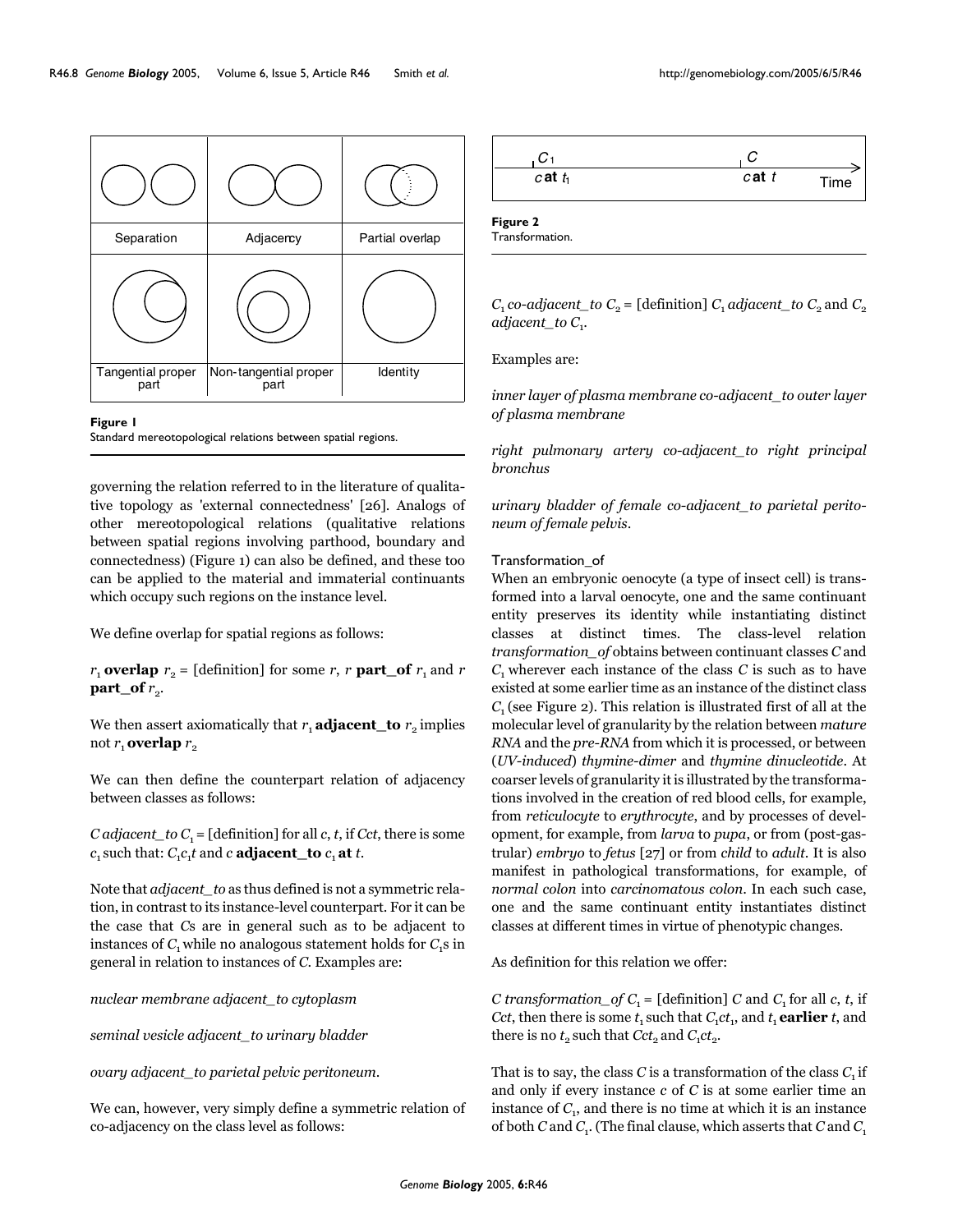

#### **Figure 3**

Three simple cases of derivation. **(a)** Continuation; **(b)** fusion; **(c)** fission.

do not share instances at a time, is inserted in order to rule out, for example, *adult human transformation\_of human*.)

Note that *C transformation\_of C*1 is a statement about *C*s in general. It does not tell us of  $C_1$ s in general that each gives rise to some *C* which stands to it in a *transformation\_of* relation.

# Derives\_from

**Derivation as a relation between instances.** The temporal relation of derivation is more complex. Transformation, on the instance level, is just the relation of identity: each adult is identical to some child existing at some earlier time. Derivation on the instance-level is a relation holding between non-identicals. More precisely, it holds between distinct material continuants when one succeeds the other across a temporal divide in such a way that at least a biologically significant portion of the matter of the earlier continuant is inherited by the later. Thus we will have axioms to the effect that from  $c$  **derives\_from**  $c_1$  we can infer that  $c$  and  $c_1$  are not identical and that there is some instant of time *t* such that *c*1 exists only prior to and *c* only subsequent to *t*. We will also be able to infer that the spatial region occupied by *c* as it begins to exist at *t* overlaps with the spatial region occupied by  $c_1$  as it ceases to exist in the same instant.

Three simple kinds of instance-level derivation can then be distinguished (Figure 3): first, the succession of one single continuant by another single continuant across a temporal threshold (for example, this blastocyst derives from this zygote); second, the fusion of two or more continuants into one continuant (for example, this zygote derives from this sperm and from this ovum); and third, the fission of an earlier single continuant to create a plurality of later continuants (for example, these promyelocytes derive from this myeoloblast). In all cases we have two continuants  $c$  and  $c<sub>1</sub>$  which are such that *c* begins to exist at the same instant of time at which *c*<sup>1</sup> ceases to exist, and at least a significant portion of the matter of  $c_1$  is inherited by its successor  $c$ .

Derivation of the first type is still essentially weaker than transformation, for the latter involves the identity of the continuant instances existing on either side of the relevant temporal divide. In derivation of the second type, the successor continuant takes the bulk of its matter from a plurality of precursors, where in cases of the third type, the bulk of the matter of a single precursor continuant is shared among a plurality of successors. We can also represent more complex cases where transformation and an analog of derivation are combined, for example in the case of *budding* in yeast [27], where one continuant continues to exist identically through a process wherein a second continuant floats free from its host; or in *absorption*, where one continuant continues to exist identically through a process wherein it absorbs another continuant, for example through digestion.

**Derivation as a relation between classes.** To avoid troubling counter-examples, the relation of derivation we are seeking on the class level must be defined in two steps. First, the class-level counterpart of the relation of derivation on the instance level is identified as a relation of immediate derivation:

*C* derives\_immediately\_from  $C_1$  = [definition] for all *c*, *t*, if *Cct*, then there is some  $c_1, t_1$ , such that:  $t_1$  **earlier**  $t$  and  $C_1c_1t_1$ and *c* **derives\_from** *c*<sub>1</sub>.

The more general class level derivation relation must then be defined in terms of chains of immediate derivation relations, as follows:

*C* derives\_from  $C_1$  = [definition] there is some sequence  $C =$  $C_k$ ,  $C_{k-1}$ , ...,  $C_2$ ,  $C_1$ , such that for each  $C_i$  (1 ≤ i < k),  $C_{i+1}$ *derives\_immediately\_from Ci* .

In this way we can represent cases of derivation involved in the formation of lineages where there occurs a sequence of cell divisions or speciation events.

### Preceded\_by

With the primitive relations **has\_participant** and **earlier** at our disposal we can define the instance-level relation *p* **occurring\_at** *t* as follows:

*p* **occurring\_at** *t* = [definition] for some *c*, *p* **has\_participant** *c* **at** *t*.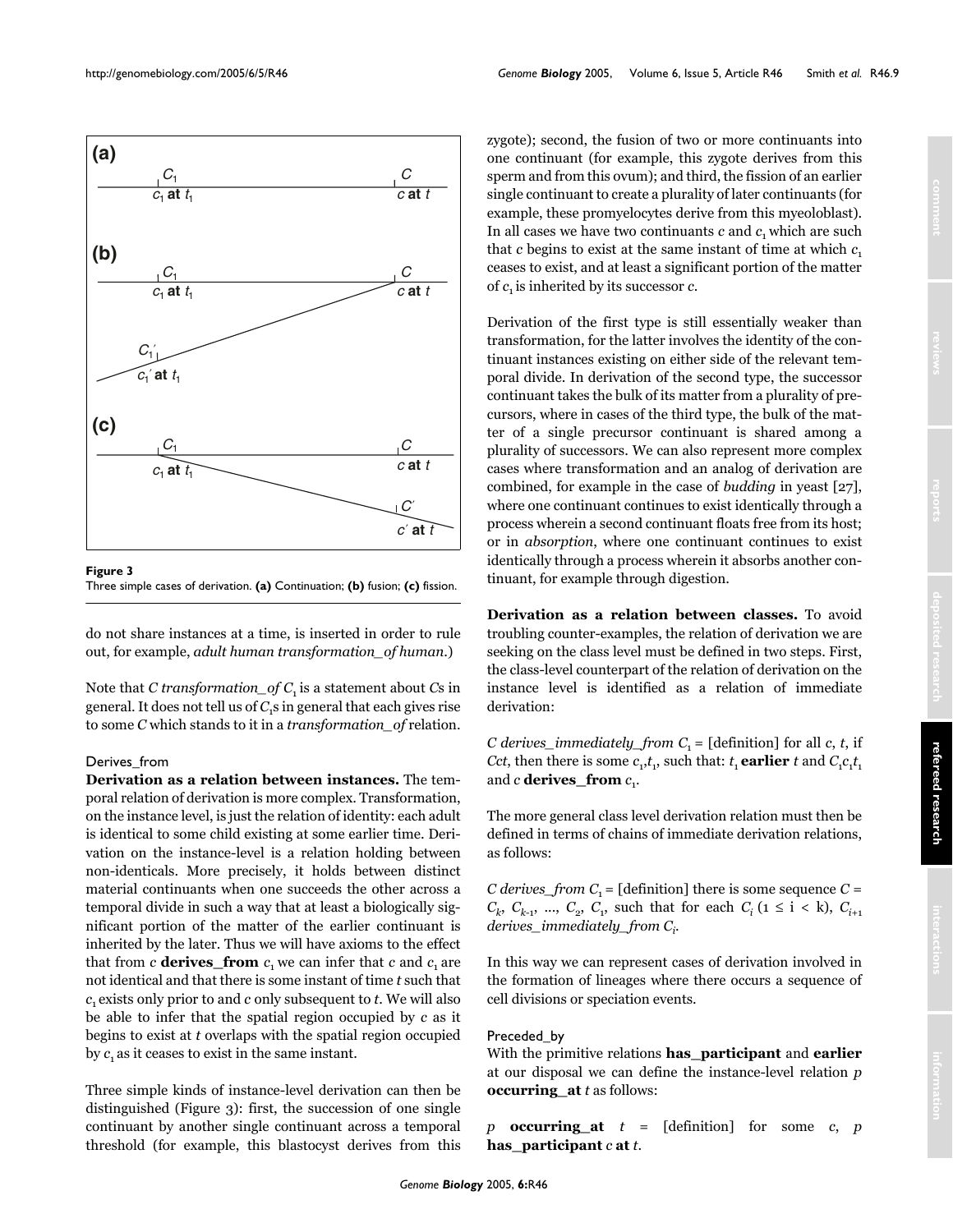We can then define:

*c* **exists** at  $t =$  [definition] for some *p*, *p* **has** participant *c* **at** *t*

*p* **preceded\_by**  $p_1 =$  [definition] for all *t, t<sub>1</sub>, if p* **occurring\_at** *t* and  $p_1$  **occurring\_at**  $t_1$ , then  $t_1$  **earlier**  $t_1$ 

*t* **first\_instant**  $p = [\text{definition}] p$  **occurring\_at** *t* and for all  $t_1$ , if  $t_1$  **earlier**  $t_2$ , then not  $p$  **occurring at**  $t_1$ 

*t* **last\_instant**  $p = [\text{definition}] p$  **occurring\_at** *t* and for all  $t_1$ , if *t* **earlier**  $t_1$ , then not *p* occurring at  $t_1$ 

*p* **immediately\_preceded\_by**  $p_1 = [\text{definition}]$  for some *t*, *t* **first** instant *p* and *t* **last** instant  $p_1$ .

At the class level we have:

*P* preceded\_by  $P_1 = [\text{definition}]$  for all p, if Pp then there is some  $p_1$  such that  $P_1p_1$  and  $p$  **preceded\_by**  $p_1$ .

An example is: *translation preceded\_by transcription*; *aging preceded\_by development* (not however *death preceded\_by aging*). Where *derives\_from* links classes of continuants, *preceded\_by* links classes of processes. Clearly, however, these two relations are not independent of each other. Thus if cells of type  $C_1$  *derive\_from* cells of type  $C$ , then any cell division involving an instance of  $C_1$  in a given lineage is *preceded\_by* cellular processes involving an instance of *C*.

The assertion *P preceded\_by P*1 tells us something about *P*s in general: that is, it tells us something about what happened earlier, given what we know about what happened later. Thus it does not provide information pointing in the opposite direction, concerning instances of  $P_1$  in general; that is, that each is such as to be succeeded by some instance of *P*. Note that an assertion to the effect that *P preceded\_by P*<sub>1</sub> is rather weak; it tells us little about the relations between the underlying instances in virtue of which the *preceded\_by* relation obtains. Typically we will be interested in stronger relations, for example in the relation *immediately\_preceded\_by*, or in relations which combine *preceded\_by* with a condition to the effect that the corresponding instances of *P* and *P*<sub>1</sub> share participants, or that their participants are connected by relations of derivation, or (as a first step along the road to a treatment of causality) that the one process in some way affects (for example, initiates or regulates) the other.

#### Has\_participant

**Has\_participant** is a primitive instance-level relation between a process, a continuant, and a time at which the continuant participates in some way in the process. The relation obtains, for example, when this particular process of oxygen exchange across this particular alveolar membrane

**has participant** this particular sample of hemoglobin at this particular time.

To define the class-level counterpart of the participation relation we set:

*P has\_participant C* = [definition] for all *p*, if *Pp* then there is some *c*, *t* such that *Cct* and *p* **has\_participant** *c* **at** *t*.

Examples are:

*cell transport has\_participant cell*

*death has\_participant organism*

*breathing has\_participant thorax*.

Once again, *P has\_participant C* provides information only about *P*s in general (that is, that they require instances of *C* as bearers).

#### Has\_agent

Special types of participation can be distinguished according to whether a continuant is agent or patient in a process (for a survey see [28].) Here we focus on the factor of agency, which is involved, for example, when an adult engages in adult walking behavior. It is not involved when the same adult is the victim of an infection. Synonyms of 'is agent in' include: 'actively participates in', 'does', 'executes', 'performs', and so forth.

We introduce the primitive instance-level relation **has\_agent**, which obtains between a process, a continuant and a time whenever the continuant is a participant in the process and is at the same time directly causally responsible for its occurrence. Thus we have an axiom to the effect that agency implies participation: for all *p*, *c*, *t*, if *p* **has\_agent** *c* **at** *t*, then *p* **has\_participant** *c* **at** *t*. In addition we will have axioms to the effect that only material continuants can fill the agent role, that if *c* fills the agent role at *t*, then *c* must have existed at times earlier than *t,* that it must exercise its agent role for an interval of time including *t*, and so on.

We can then define the class-level relation *has\_agent* by stipulating:

*P has\_agent C* = [definition] for all *p*, if *Pp* then there is some *c*, *t* such that *Cct* and *p* **has\_agent** *c* **at** *t*

This relation gives us the means to capture the directionality (the from-to) nature of biological processes such as signaling, transcription, and expression, via assertions, for example, to the effect that in an interaction between molecules of types  $m_1$ and  $m<sub>2</sub>$  it is molecules of the first type that play the role of agent.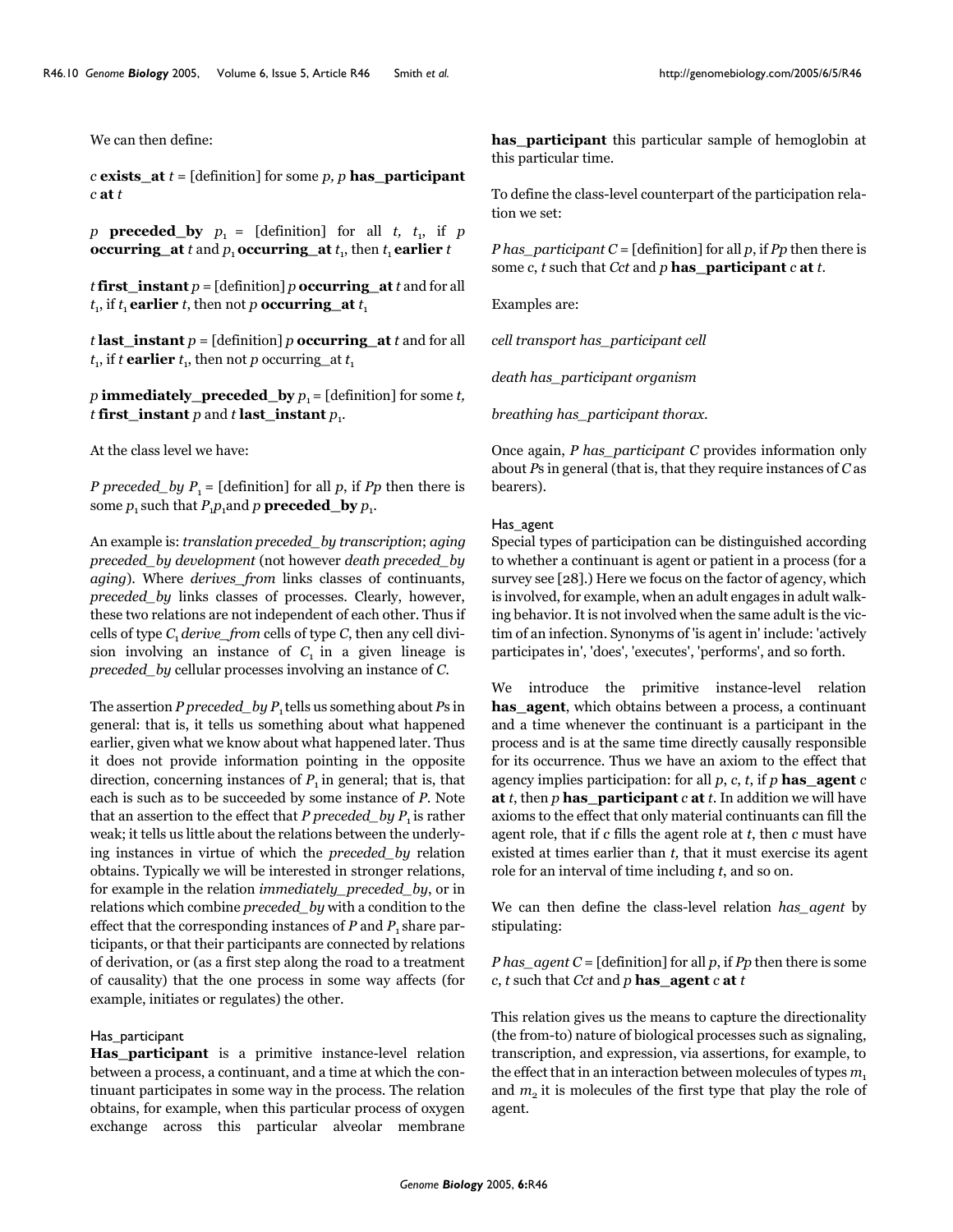One privileged type of agency consists in the realization of a biological function. To say that a continuant has a function is to assert, in first approximation, that it is predisposed (has the potential, the casual power) to cause (to realize as agent) a process of a certain type. Thus to say that your heart has the function: *to pump blood* is to assert that your heart is predisposed to realize as agent a process of the type *pumping blood* [29]. Regulation, promotion, inhibition, suppression, activation, and so forth, are among the varieties of agency that fall under this heading.

On the other hand, many processes - such as metabolic reactions involving enzymes, cofactors, and metabolites - involve no clear factor of agent participation, but rather require more nuanced classifications of the roles of participants - as acceptors or donors, for example. Hence the *has\_agent* relation should be used in curation with special care. It should be borne in mind in this connection that agency is in every case a matter of the imposition of direct causal influence of a continuant in a process (a constraint that is designed to rule out inheritance of agency along causal chains), and also that (by our definition) only continuants can be agents. Where biologists describe processes as agents, for example, in talking about the effects of diffusion in development and differentiation, such phenomena are of a type that call for an expansion of our proposed Relation Ontology in the direction, again, of a treatment of the factor of causality.

# **Discussion The logic of biological relations**

*Inverse and reciprocal relations*

The inverse of a relation R is defined as that relation which obtains between each pair of relata of R when taken in reverse order. Inverses can be unproblematically defined for all instance-level relations. What, then, of inverses for class-level relations? The inverse relation for *is\_a* can be defined trivially as follows:

*A has\_subclass B* = [definition] *B is\_a A*.

For the remaining class-level relations on our list, in contrast, the issue of corresponding inverses is more problematic [7]. Thus, while we have the true relational assertion *human testis part\_of human* - which means that all instances of *human testis* are part of instances of some *human* - there is no corresponding true relational assertion linking instances of *human* to instances of *human testis* as their parts. For these remaining relations we need to work not with inverses but rather with what, following GALEN, we can call reciprocal relations. These are defined using the same family of instance-level primitives we introduced earlier. As reciprocal relations for the two varieties of *part\_of* we have:

*C* has part  $C_1$  = [definition] for all *c*, *t*, if *Cct* then there is some  $c_1$  such that  $C_1c_1t$  and  $c_1$  **part\_of**  $c$  **at**  $t$ 

*P* has *part*  $P_1$  = [definition] for all *p*, if *Pp* then there is some  $p_1$  such that  $P_1p_1$  and  $p_1$  **part\_of**  $p$ 

Note that from *A part\_of B* we cannot infer that *B has\_ part A*; similarly, from *A has\_ part B* we cannot infer that *B part\_of A*. Thus *cell nucleus part\_of cell*, but not *cell has\_part cell nucleus*; *running has\_ part breathing*, but not *breathing part\_of running*. A third significant relation conjoining *part\_of* and *has\_part* can be defined as [6,30]:

*C* integral\_part\_of  $C_1$  = [definition] *C* part\_of  $C_1$  and  $C_1$ *has\_part C*.

For *contained\_in* we have similarly the reciprocal relation:

*C* contains  $C_1$  = [definition] for all *C*, *t*, if *Cct* then there is some  $c_1$  such that:  $C_1c_1t$  and  $c_1$  **contained\_in**  $c$  **at**  $t$ 

For participation we can usefully define two alternative reciprocal relations:

*C sometimes\_ participates\_in P* = [definition] for all *c* there is some *t* and some *p* such that *Cct* and *Pp* and *p* **has\_participant** *c* **at** *t*

*C always\_participates\_in P* = [definition] for all *c*, *t*, if *Cct* then there is some *p* such that *Pp* and *p* **has\_participant** *c* **at** *t*

We can also define, for example, what it is for continuants of a given type to participate at every stage in a process of a given type. Thus if a sperm participates in the penetration of an ovum, then it does so throughout the penetration.

#### **Types of relational assertions**

In light of the above, we can now observe certain differences in what we might call the relative universality of class-level relational assertions. There are many cases, above all involving *is* a relations, where relational assertions hold with a maximal degree of universality, which means that they hold for every instance of the classes in question because they are a matter of analytic connections, that is, connections resting on the compositional nature of the class terms involved [10], as, for example, in: *eukaryotic cell is\_a cell*, or *adult walking behavior has\_participant adult*. (Contrast, *adult participates\_in adult walking behavior*.)

There are also other kinds of statements enjoying a high degree of universality, for example: *penetration of ovum has\_participant sperm*. The first of our two corresponding reciprocal statements - *sperm participates\_in penetration of ovum* - is in contrast true only in relation to certain isolated instances of *sperm*, and the second of our reciprocal statements - *sperm always\_participates\_in penetration of ovum* - is true in relation to no instances at all.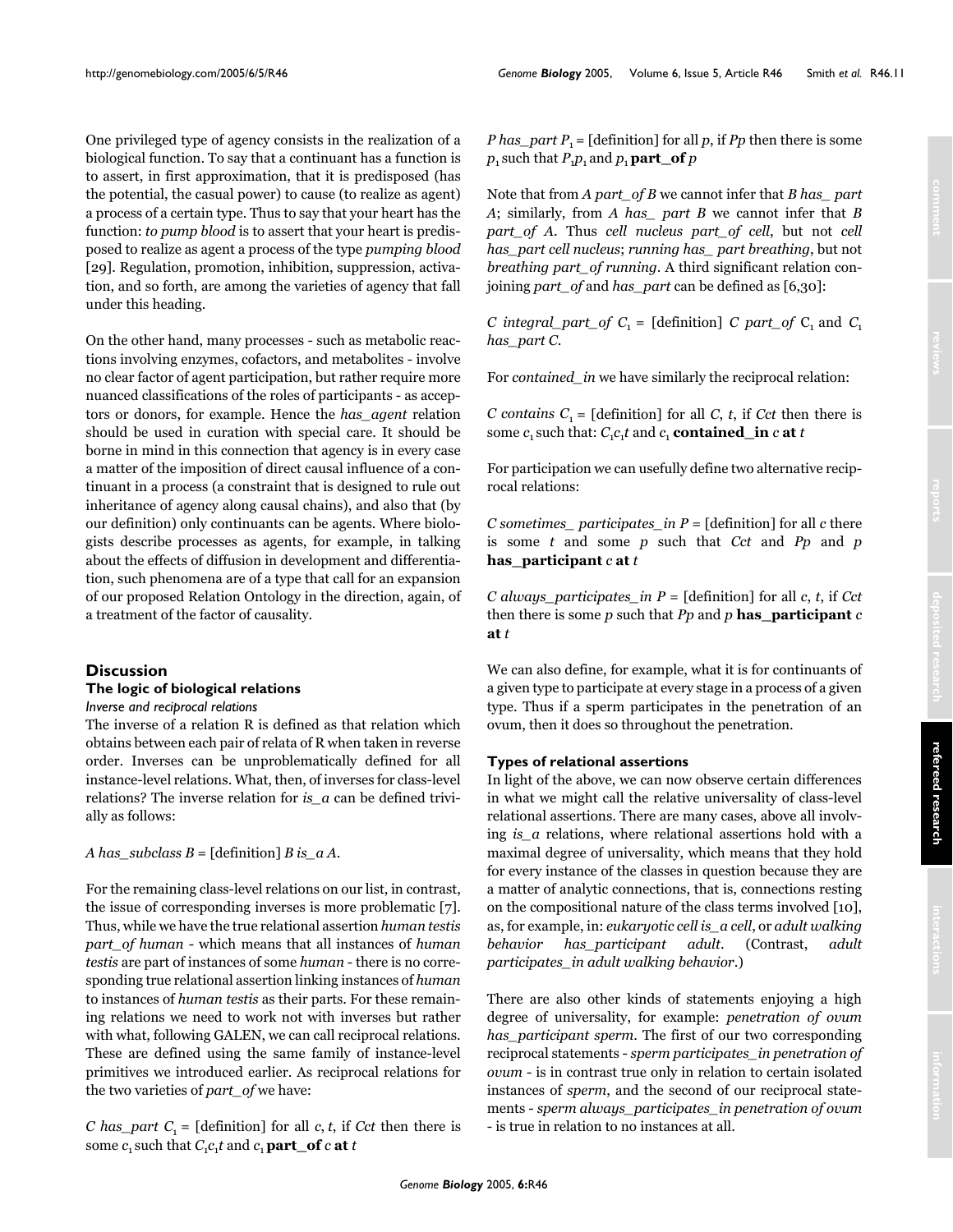#### <span id="page-11-0"></span>**Table 2**

# **Definitions and examples of class-level relations**

| Relations and relata                                                                                                                         | Definitions                                                                                                                                              | <b>Examples</b>                                                                                                                                                                                                                                   |
|----------------------------------------------------------------------------------------------------------------------------------------------|----------------------------------------------------------------------------------------------------------------------------------------------------------|---------------------------------------------------------------------------------------------------------------------------------------------------------------------------------------------------------------------------------------------------|
| C is_a $C_1$ ; Cs and $C_1$ s are continuants                                                                                                | Every C at any time is at the same time a $C_1$                                                                                                          | myelin is_a lipoprotein<br>serotonin is_a biogenic amine<br>mitochondrion is_a membranous cytoplasmic organelle<br>protein kinase is_a kinase<br>DNA is_a nucleic acid                                                                            |
| P is $a$ P <sub>1</sub> ; Ps and P <sub>1</sub> s are processes                                                                              | Every P is a $P_1$                                                                                                                                       | endomitosos is_a DNA replication<br>catabolic process is_a metabolic process<br>photosynthesis is_a physiological process<br>gonad development is_a organogenesis<br>intracellular signaling cascade is_a signal transduction                     |
| C part_of $C_1$ ; Cs and $C_1$ s are continuants                                                                                             | Every C at any time is part of some $C_1$ at the same time                                                                                               | mitochondrial matrix part_of mitochondrion<br>microtubule part_of cytoskeleton<br>nuclear pore complex part_of nuclear membrane<br>nucleoplasm part_of nucleus<br>promotor part_of gene                                                           |
| P part_of $P_1$ ; Ps and $P_1$ s are processes                                                                                               | Every P is part of some $P_1$                                                                                                                            | gastrulation part_of embryonic development<br>cystoblast cell division part_of germ cell development<br>cytokinesis part_of cell proliferation<br>transcription part_of gene expression<br>neurotransmitter release part_of synaptic transmission |
| C located_in $C_1$ ; Cs and $C_1$ s are continuants                                                                                          | Every C at any given time occupies a spatial region which is part of the<br>region occupied by some $C_1$ at the same time                               | 66s pre-ribosome located_in nucleolus<br>intron located_in gene<br>nucleolus located_in nucleus<br>membrane receptor located_in cell membrane<br>chlorophyll located_in thylakoid                                                                 |
| C contained_in $C_1$ ; Cs are material continuants,<br>$C_1$ s are immaterial continuants (holes, cavities) with some $C_1$ at the same time | Every C at any given time is located in but shares no parts in common                                                                                    | thoracic aorta contained_in posterior mediastinal cavity<br>cytosol contained_in cell compartment space<br>thylakoid contained_in chloroplast membrane<br>synaptic vesicle contained_in neuron                                                    |
| C adjacent_to $C_1$ ; Cs and $C_1$ s are continuants                                                                                         | Every C at any time is proximate to some $C_1$ at the same time                                                                                          | Golgi apparatus adjacent_to endoplasmic reticulum<br>intron adjacent_to exon<br>cell wall adjacent_to cytoplasm<br>periplasm adjacent_to plasma membrane<br>presynaptic membrane adjacent_to synaptic cleft                                       |
| continuants                                                                                                                                  | C transformation_of C <sub>1</sub> ; Cs and C <sub>1</sub> s are material Every C at any time is identical with some C <sub>1</sub> at some earlier time | facultative heterochromatin transformation_of<br>euchromatin<br>mature mRNA transformation_of pre-mRNA<br>hemosiderin transformation_of hemoglobin<br>red blood cell transformation_of reticulocyte<br>fetus transformation_of embryo             |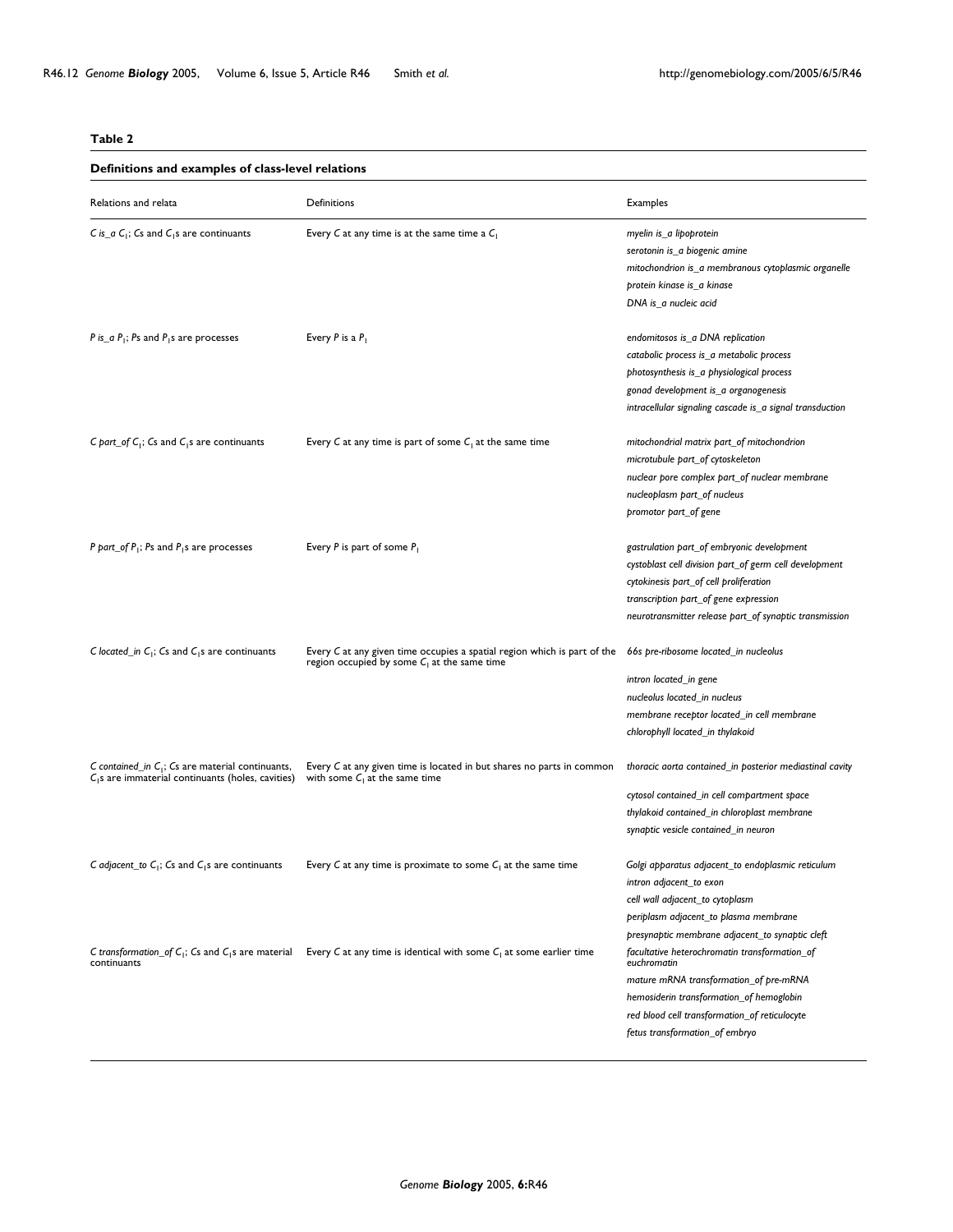#### **Table 2** *(Continued)*

| Definitions and examples of class-level relations |  |  |  |
|---------------------------------------------------|--|--|--|
|---------------------------------------------------|--|--|--|

| C derives_from $C_1$ ; Cs and $C_1$ s are material<br>continuants | Every C is such that in the first moment of its existence it occupies a<br>spatial region which overlaps the spatial region occupied by some $C1$ in<br>the last moment of its existence | plasma cell derives from B lymphocyte                                               |
|-------------------------------------------------------------------|------------------------------------------------------------------------------------------------------------------------------------------------------------------------------------------|-------------------------------------------------------------------------------------|
|                                                                   |                                                                                                                                                                                          | fatty acid derives_from triglyceride                                                |
|                                                                   |                                                                                                                                                                                          | triple oxygen molecule derives_from oxygen molecule                                 |
|                                                                   |                                                                                                                                                                                          | Barr body derives_from X-chromosome                                                 |
|                                                                   |                                                                                                                                                                                          | mammal derives_from gamete                                                          |
| P preceded by $P_1$ ; Ps and $P_1$ s are processes                | Every P is such that there is some earlier $P_1$                                                                                                                                         | translation preceded by transcription                                               |
|                                                                   |                                                                                                                                                                                          | meiosis preceded_by chromosome duplication                                          |
|                                                                   |                                                                                                                                                                                          | cytokinesis preceded_by DNA replication                                             |
|                                                                   |                                                                                                                                                                                          | apoptotic cell death preceded_by nuclear chromatin<br>degradation                   |
|                                                                   |                                                                                                                                                                                          | digestion preceded_by ingestion                                                     |
|                                                                   |                                                                                                                                                                                          |                                                                                     |
| P has_participant C; Ps are processes, Cs are<br>continuants      | Every P involves some C as participant                                                                                                                                                   | mitochondrial acetylCoA formation has_participant<br>pyruvate dehydrogenase complex |
|                                                                   |                                                                                                                                                                                          | translation has_participant amino acid                                              |
|                                                                   |                                                                                                                                                                                          | photosynthesis has_participant chlorophyll                                          |
|                                                                   |                                                                                                                                                                                          | apoptosis has_participant cell                                                      |
|                                                                   |                                                                                                                                                                                          | cell division has_participant chromosome                                            |
| continuants                                                       | P has_agent C; Ps are processes, Cs are material Every P involves some C as agent (the C is involved in and is causally<br>responsible for the P)                                        | gene expression has_agent RNA polymerase                                            |
|                                                                   |                                                                                                                                                                                          | signal transduction has_agent receptor                                              |
|                                                                   |                                                                                                                                                                                          | pathogenesis has_agent pathogen                                                     |
|                                                                   |                                                                                                                                                                                          | transcription has_agent RNA polymerase                                              |
|                                                                   |                                                                                                                                                                                          | translation has_agent ribosome                                                      |
|                                                                   |                                                                                                                                                                                          |                                                                                     |

It then seems reasonable to insist that biomedical ontologies should reflect those sorts of biological assertions that enjoy a high degree of universality (typically assertions involving just one of each pair of reciprocal relations).

# **Tools for ontology curation**

We hope that, by providing clear and unambiguous specifications of what the class-level relational expressions used in biological ontologies mean, our formal definitions will assist curators engaged in ontology creation and maintenance. The corresponding definitions are summarized in Table [2](#page-11-0), which also contains representative examples for each of the relations distinguished.

Our definitions are designed to ensure that the corresponding general-purpose relational expressions are used in a uniform way in all biological ontologies. In this way we shall be in a position to contribute to the realization of the goal of bringing about a high degree of interoperability even where ontologies are produced by different groups and for different purposes. These definitions are designed also to enable the automatic detection of errors in biomedical ontologies, for example by

allowing the construction of extensions of OBO-Edit and similar tools with the facility to test whether given relations are employed in an ontology in such a way as to involve relata of the appropriate types [31] or in such a way as to have the formal characteristics, such as transitivity or reflexivity, dictated by the definitions (Table [3\)](#page-13-0). The framework can also support reasoning applications designed to enable the automated derivation of information from existing bodies of knowledge - for example to infer the parts of a given cell continuant via the traversal of a *part\_of* hierarchy - including instance-based knowledge derived from the clinical record.

# **Conclusion**

The Relation Ontology outlined above arose through collaboration between formal ontologists and biologists in the OBO, FMA and GALEN research groups and also incorporates suggestions from a number of other authors and curators of biomedical ontologies. It is designed to be large enough to overcome some of the problems arising in GO and similar systems as a result of the paucity of resources available hitherto for expressing relations between the classes in such ontolo-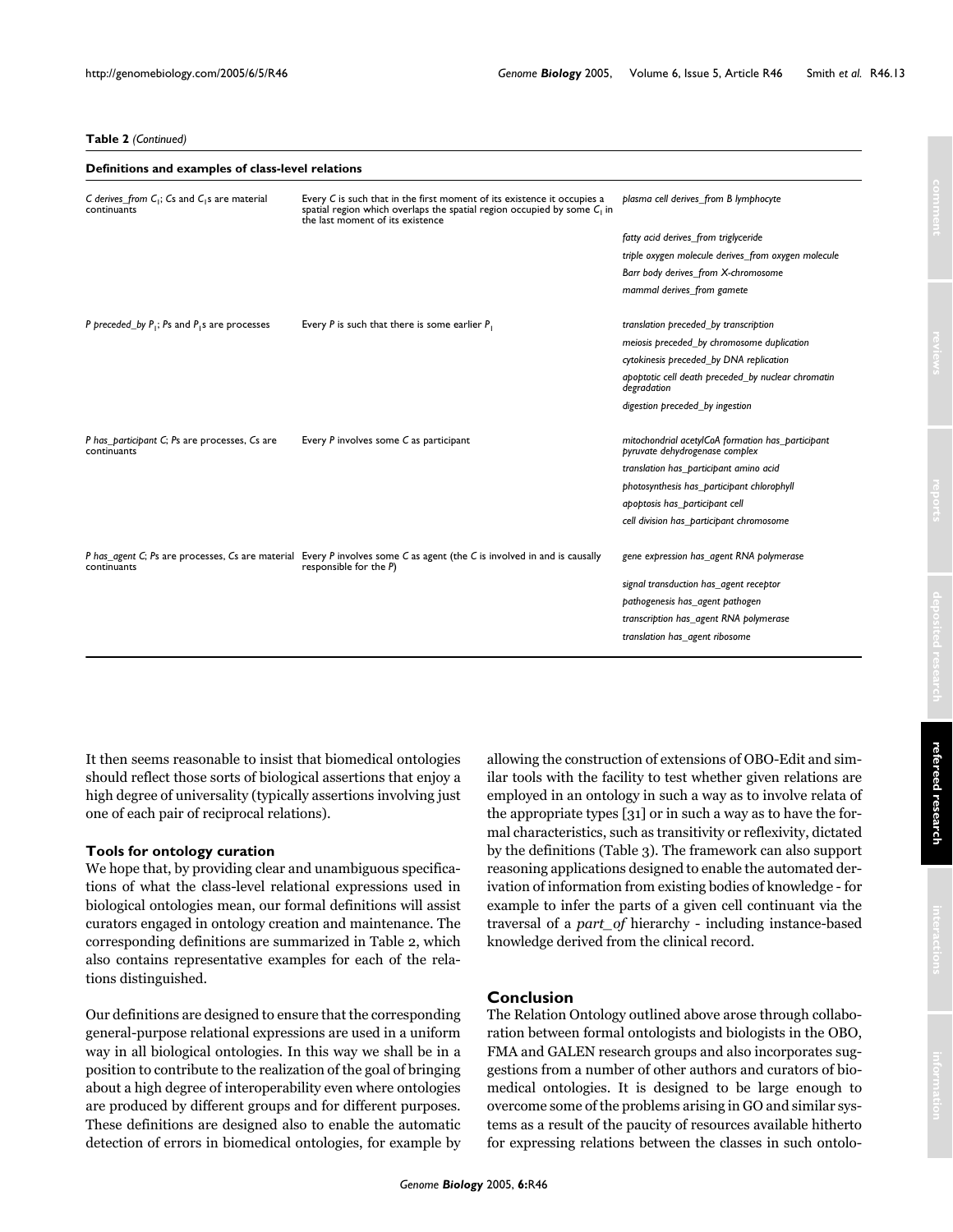<span id="page-13-0"></span>

|--|--|

| Some properties of the relations in the OBO Relation Ontology |            |                     |  |               |
|---------------------------------------------------------------|------------|---------------------|--|---------------|
| Relation                                                      | Transitive | Symmetric Reflexive |  | Antisymmetric |
| is_a                                                          | +          |                     |  |               |
| part_of                                                       | +          |                     |  |               |
| located in                                                    | +          |                     |  |               |
| contained in                                                  |            |                     |  |               |
| adjacent_to                                                   |            |                     |  |               |
| transformation_of                                             | +          |                     |  |               |
| derives_from                                                  | +          |                     |  |               |
| preceded_by                                                   | +          |                     |  |               |
| has_participant                                               |            |                     |  |               |
| has_agent                                                     |            |                     |  |               |

gies [32]. It is this paucity of resources, above all, which gives rise to cases of multiple inheritance in GO as presently constructed, and we note here that multiple inheritance often goes hand in hand with errors in ontology construction not least because it encourages a relaxed reading of *is\_a* (often a reading which involves the assertion of *is\_a* relations which erroneously cross the divide between different ontological categories) [5,33]. Our present framework can contribute to error resolution not only by dictating a common interpretation of *is\_a* which can serve as orientation for ontology authors and curators in their future work, but also by providing richer resources for the assertion of class-class relations within and between ontologies in such a way that the appeal to contrived and error-prone *is\_a* relations can be more easily avoided.

At the same time our suite of relations has been designed to be sufficiently small to attract wide acceptance in a range of different types of life-science communities. Where the latter use further, general-purpose or domain-specific relations of their own, we plan in due course to subject such relations to the same kind of analysis as presented here in order to preserve interoperability. The Relation Ontology has been incorporated into the OBO ontology library [34] and curators of the GO and FMA ontologies and also of the ChEBI chemical entities vocabulary [35] are already applying the relevant parts of the ontology in their work. The ontology has already been used to find errors not only in GO but also in SNOMED [36]. It is also being applied systematically in evaluations of the NCI Thesaurus [37] and the UMLS (Unified Medical Language System) Semantic Network of the National Library of Medicine. We are currently testing methodologies to obtain reliable quantitative evaluations of the utility of the proposed framework for purposes of ontology authoring and also for use in annotation and reasoning. We are also testing ways in which the framework can be expanded through the admission

of pre-coordinated disjunctions (for example: *either derivation or transformation*), which can allow the coding of information in those cases where the precise nature of the relations involved is insufficiently clear to allow unique assignment.

The Relation Ontology will be evaluated on two levels. First, on whether it succeeds in preventing those characteristic kinds of errors which have been associated with a poor treatment of relations in biomedical ontologies in the past. Second, and more important, on whether it helps to achieve greater interoperability of biomedical ontologies and thus to improve reasoning about biological phenomena.

#### **Acknowledgements**

Work on this paper was carried out under the auspices of the Wolfgang Paul Program of the Alexander von Humboldt Foundation, the EU Network of Excellence in Medical Informatics and Semantic Data Mining, the Project 'Forms of Life' sponsored by the Volkswagen Foundation, and the DARPA Virtual Soldier Project. Thanks go to Michael Ashburner, Fabrice Correia, Maureen Donnelly, Kai Hauser, Win Hyde, Ingvar Johansson, Janet Kelso, Suzanna Lewis, Katherine Munn, Maria Reicher, Alan Ruttenberg, Mark Scala, Stefan Schulz, Neil Williams, Lina Yip, Sumi Yoshikawa, and anonymous referees for valuable comments.

#### **References**

- 1. **OBO: Open Biomedical Ontologies** [\[http://obo.source](http://obo.sourceforge.net) [forge.net\]](http://obo.sourceforge.net)
- 2. Mungall C: **OBOL: integrating language and meaning in bioontologies.** *Comp Funct Genomics* 2004, **5:**509-520.
- 3. Gene Ontology Consortium: **[Creating the Gene Ontology](http://www.ncbi.nlm.nih.gov/entrez/query.fcgi?cmd=Retrieve&db=PubMed&dopt=Abstract&list_uids=11483584) [resource: design and implementation.](http://www.ncbi.nlm.nih.gov/entrez/query.fcgi?cmd=Retrieve&db=PubMed&dopt=Abstract&list_uids=11483584)** *Genome Res* 2001, **11:**1425-1433.
- 4. Bada M, Stevens R, Goble C, Gil Y, Ashburner M, Blake JA, Cherry JM, Harris M, Lewis S: **A short study on the success of the GeneOntology.** *J Web Semantics* 2004, **1:**235-240.
- 5. Smith B, Köhler J, Kumar A: **On the application of formal principles to life science data: a case study in the Gene Ontology.** *DILS 2004: Data Integration in the Life Sciences. Lecture Notes in Computer Science 2994* 2004:124-139.
- 6. Smith B, Rosse C: **The role of foundational relations in the alignment of biomedical ontologies.** In *Proceedings Medinf 2004* Amsterdam: IOS Press; 2004:444-448.
- 7. Smith B, Kumar A: **On controlled vocabularies in bioinformatics: a case study in the Gene Ontology.** *BioSilico: Inform Technol Drug Discovery* 2004, **2:**246-252.
- 8. Smith B, Williams J, Schulze-Kremer S: **[The ontology of the Gene](http://www.ncbi.nlm.nih.gov/entrez/query.fcgi?cmd=Retrieve&db=PubMed&dopt=Abstract&list_uids=14728245) [Ontology.](http://www.ncbi.nlm.nih.gov/entrez/query.fcgi?cmd=Retrieve&db=PubMed&dopt=Abstract&list_uids=14728245)** *Proc AMIA Symp* 2003:609-13.
- 9. Ogren PV, Cohen KB, Acquaah-Mensah GK, Eberlein J, Hunter L: **[The compositional structure of Gene Ontology terms.](http://www.ncbi.nlm.nih.gov/entrez/query.fcgi?cmd=Retrieve&db=PubMed&dopt=Abstract&list_uids=14992505)** *Pac Symp Biocomput* 2004:214-225.
- 10. Ogren P, Bretonnel Cohen K, Hunter L: **[Implications of composi](http://www.ncbi.nlm.nih.gov/entrez/query.fcgi?cmd=Retrieve&db=PubMed&dopt=Abstract&list_uids=15759624)[tionality in the Gene Ontology for its curation and usage.](http://www.ncbi.nlm.nih.gov/entrez/query.fcgi?cmd=Retrieve&db=PubMed&dopt=Abstract&list_uids=15759624)** *Pac Symp Biocomput* 2005:174-185.
- 11. Bard J, Rhee SY, Ashburner M: **[An ontology for cell types.](http://www.ncbi.nlm.nih.gov/entrez/query.fcgi?cmd=Retrieve&db=PubMed&dopt=Abstract&list_uids=15693950)** *Genome Biol* 2005, **6:**R21.
- 12. Wroe C, Stevens R, Goble CA, Ashburner M: **[An evolutionary](http://www.ncbi.nlm.nih.gov/entrez/query.fcgi?cmd=Retrieve&db=PubMed&dopt=Abstract&list_uids=12603063) [methodology to migrate the Gene Ontology to a Descrip](http://www.ncbi.nlm.nih.gov/entrez/query.fcgi?cmd=Retrieve&db=PubMed&dopt=Abstract&list_uids=12603063)[tion Logic environment using DAML+OIL.](http://www.ncbi.nlm.nih.gov/entrez/query.fcgi?cmd=Retrieve&db=PubMed&dopt=Abstract&list_uids=12603063)** *Pac Symp Biocomput* 2003:624-635.
- 13. Smith B: **Beyond concepts: ontology as reality representation.** In *Formal Ontology and Information Systems 2004* Amsterdam: IOS Press; 2004:73-84.
- 14. Levesque HJ, Brachman RJ: **A fundamental tradeoff in knowledge representation and reasoning.** In *Readings in Knowledge Representation* San Francisco: Morgan Kaufman; 1985:41-70.
- 15. Rogers J, Rector AL: **The GALEN ontology.** In *Medical Informatics Europe 1996* Amsterdam: IOS Press; 1996:174-178.